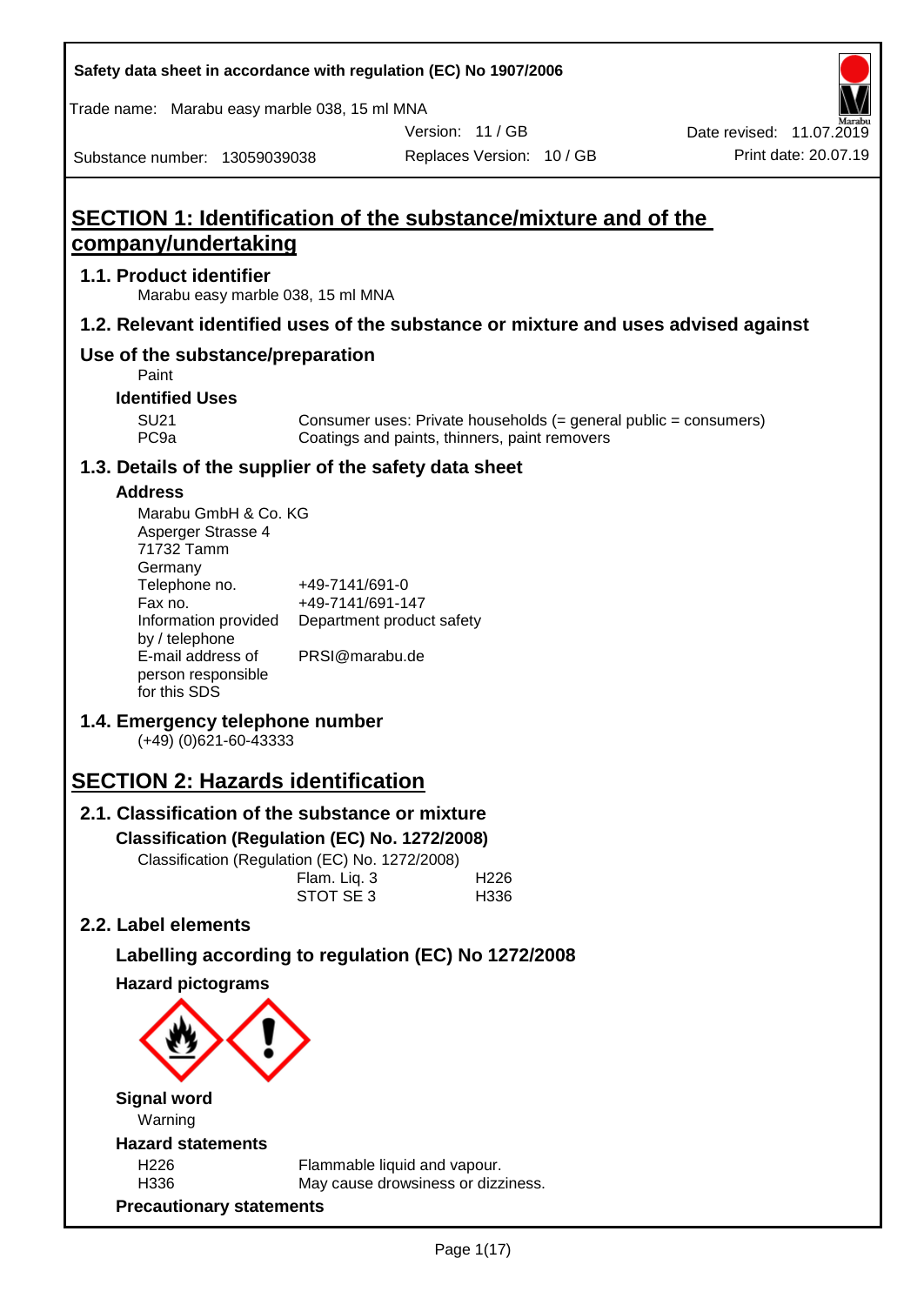| Safety data sheet in accordance with regulation (EC) No 1907/2006                             |                                                                                                                                                                                                                                                                 |                  |                                                   |                           |                                                                                 |  |
|-----------------------------------------------------------------------------------------------|-----------------------------------------------------------------------------------------------------------------------------------------------------------------------------------------------------------------------------------------------------------------|------------------|---------------------------------------------------|---------------------------|---------------------------------------------------------------------------------|--|
| Trade name: Marabu easy marble 038, 15 ml MNA                                                 |                                                                                                                                                                                                                                                                 |                  |                                                   |                           |                                                                                 |  |
|                                                                                               |                                                                                                                                                                                                                                                                 | Version: 11 / GB |                                                   |                           | Date revised: 11.07.2019                                                        |  |
| Substance number: 13059039038                                                                 |                                                                                                                                                                                                                                                                 |                  |                                                   | Replaces Version: 10 / GB | Print date: 20.07.19                                                            |  |
| P <sub>101</sub><br>P102<br>P210<br>P271                                                      | If medical advice is needed, have product container or label at hand.<br>Keep out of reach of children.<br>Keep away from heat, hot surfaces, sparks, open flames and other ignition<br>sources. No smoking.<br>Use only outdoors or in a well-ventilated area. |                  |                                                   |                           |                                                                                 |  |
| P405<br>P501.9                                                                                | Store locked up.<br>Dispose of contents/container as problematic waste.                                                                                                                                                                                         |                  |                                                   |                           |                                                                                 |  |
|                                                                                               |                                                                                                                                                                                                                                                                 |                  |                                                   |                           | Hazardous component(s) to be indicated on label (Regulation (EC) No. 1272/2008) |  |
| contains                                                                                      | 2% aromatics;2-Methoxy-1-methylethyl acetate                                                                                                                                                                                                                    |                  |                                                   |                           | 1-Methoxy-2-propanol; Hydrocarbons, C9-C11, n-alkanes, isoalkanes, cyclics, <   |  |
| 2.3. Other hazards<br>No special hazards have to be mentioned.                                |                                                                                                                                                                                                                                                                 |                  |                                                   |                           |                                                                                 |  |
| <b>SECTION 3: Composition/information on ingredients</b>                                      |                                                                                                                                                                                                                                                                 |                  |                                                   |                           |                                                                                 |  |
| 3.2. Mixtures                                                                                 |                                                                                                                                                                                                                                                                 |                  |                                                   |                           |                                                                                 |  |
| <b>Chemical characterization</b>                                                              |                                                                                                                                                                                                                                                                 |                  |                                                   |                           |                                                                                 |  |
| Paint based on alkyd resins and on solvents                                                   |                                                                                                                                                                                                                                                                 |                  |                                                   |                           |                                                                                 |  |
| <b>Hazardous ingredients</b>                                                                  |                                                                                                                                                                                                                                                                 |                  |                                                   |                           |                                                                                 |  |
| 1-Methoxy-2-propanol<br>CAS No.<br>EINECS no.<br>Registration no.<br>Concentration            | 107-98-2<br>203-539-1<br>01-2119457435-35<br>$>=$                                                                                                                                                                                                               | 25               | $\lt$                                             | 50                        | %                                                                               |  |
| Classification (Regulation (EC) No. 1272/2008)                                                |                                                                                                                                                                                                                                                                 |                  |                                                   |                           |                                                                                 |  |
|                                                                                               | STOT SE 3<br>Flam. Liq. 3                                                                                                                                                                                                                                       |                  | H336<br>H <sub>226</sub>                          |                           |                                                                                 |  |
| 2-Methoxy-1-methylethyl acetate<br>CAS No.<br>EINECS no.<br>Registration no.<br>Concentration | 108-65-6<br>203-603-9<br>01-2119475791-29<br>$>=$                                                                                                                                                                                                               | 10               | $\overline{\phantom{a}}$                          | 20                        | $\frac{0}{0}$                                                                   |  |
| Classification (Regulation (EC) No. 1272/2008)                                                | Flam. Liq. 3<br>STOT SE 3                                                                                                                                                                                                                                       |                  | H226<br>H336                                      |                           |                                                                                 |  |
| Hydrocarbons, C9-C11, n-alkanes, isoalkanes, cyclics, < 2% aromatics<br>CAS No.               | 64742-48-9                                                                                                                                                                                                                                                      |                  |                                                   |                           |                                                                                 |  |
| EINECS no.<br>Registration no.<br>Concentration                                               | 265-150-3<br>01-2119463258-33 (LIST NUMBER 919-857-5)<br>$>=$                                                                                                                                                                                                   | 10               | $\,<\,$                                           | 20                        | ℅                                                                               |  |
| Classification (Regulation (EC) No. 1272/2008)                                                | Asp. Tox. 1<br>Flam. Liq. 3<br>STOT SE 3                                                                                                                                                                                                                        |                  | H304<br>H <sub>226</sub><br>H336<br><b>EUH066</b> |                           |                                                                                 |  |
| 2-Butoxyethyl acetate<br>CAS No.<br>EINECS no.                                                | 112-07-2<br>203-933-3                                                                                                                                                                                                                                           |                  |                                                   |                           |                                                                                 |  |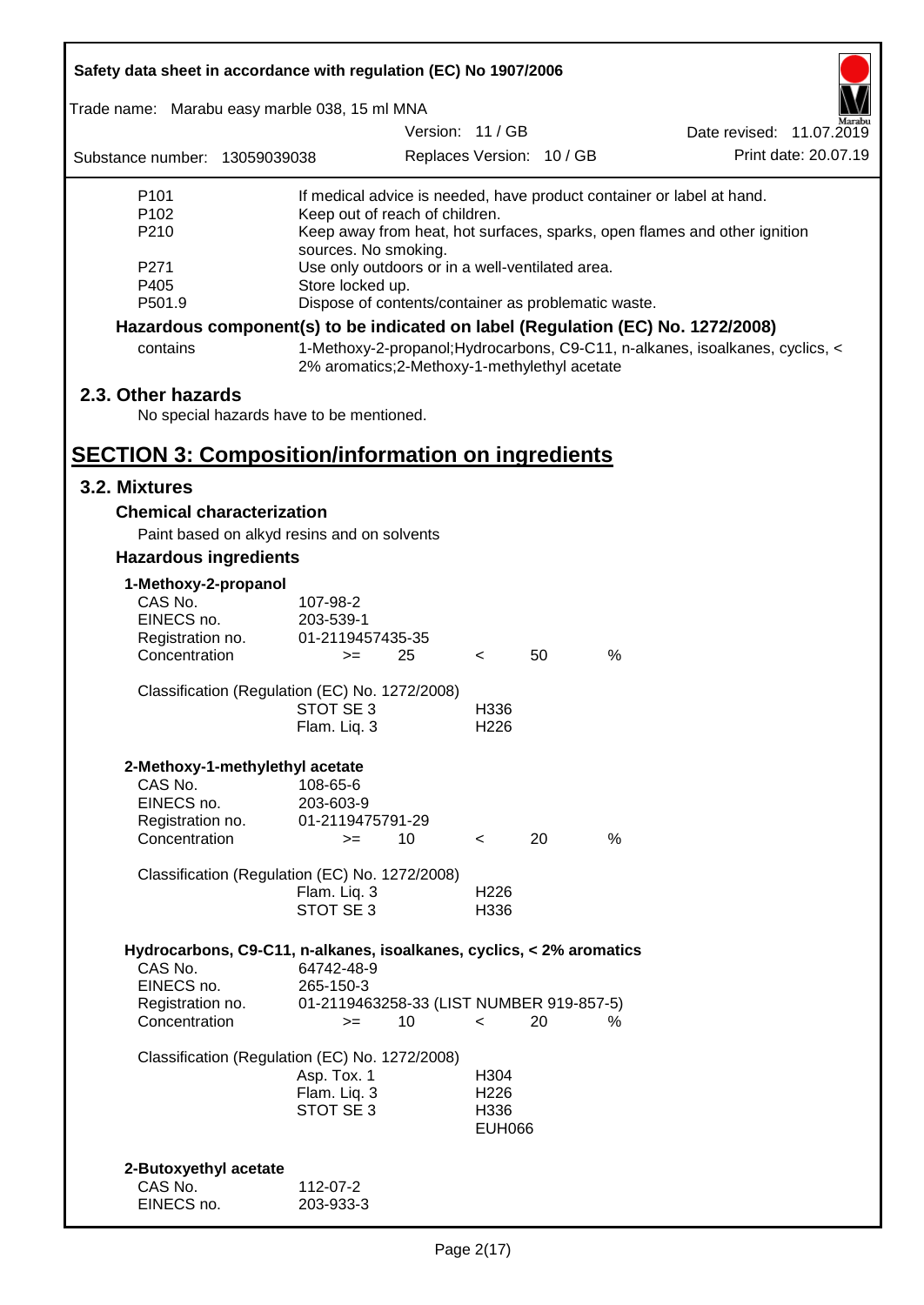| Safety data sheet in accordance with regulation (EC) No 1907/2006<br>Trade name: Marabu easy marble 038, 15 ml MNA |                                                                      | Version: 11/GB |                                                          |                           |               | Date revised: 11.07.2019 | farabu               |
|--------------------------------------------------------------------------------------------------------------------|----------------------------------------------------------------------|----------------|----------------------------------------------------------|---------------------------|---------------|--------------------------|----------------------|
| Substance number: 13059039038                                                                                      |                                                                      |                |                                                          | Replaces Version: 10 / GB |               |                          | Print date: 20.07.19 |
| Registration no.<br>Concentration                                                                                  | 01-2119475112-47<br>$>=$                                             | 1              | $\lt$                                                    | 10                        | $\frac{0}{0}$ |                          |                      |
| Classification (Regulation (EC) No. 1272/2008)                                                                     | Acute Tox. 4<br>Acute Tox. 4<br>Acute Tox. 4                         |                | H332<br>H312<br>H302                                     |                           |               |                          |                      |
| 2-Methoxypropanol<br>CAS No.<br>EINECS no.<br>Concentration                                                        | 1589-47-5<br>216-455-5<br>$>=$                                       | 0,1            | $\prec$                                                  | 0,3                       | %             |                          |                      |
| Classification (Regulation (EC) No. 1272/2008)                                                                     | Skin Irrit, 2<br>STOT SE 3<br>Repr. 1B<br>Flam. Liq. 3<br>Eye Dam. 1 |                | H315<br>H335<br><b>H360D</b><br>H <sub>226</sub><br>H318 |                           |               |                          |                      |

# **SECTION 4: First aid measures**

## **4.1. Description of first aid measures**

### **General information**

In all cases of doubt, or when symptoms persist, seek medical attention. Never give anything by mouth to an unconscious person. If unconscious place in recovery position and seek medical advice.

### **After inhalation**

Remove to fresh air, keep patient warm and at rest. If breathing is irregular or stopped, administer artificial respiration.

### **After skin contact**

Remove contaminated clothing. Wash skin thoroughly with soap and water or use recognised skin cleanser. Do NOT use solvents or thinners.

### **After eye contact**

Remove contact lenses, irrigate copiously with clean, fresh water, holding the eyelids apart for at least 10 minutes and seek immediate medical advice.

#### **After ingestion**

If accidentally swallowed rinse the mouth with plenty of water (only if the person is conscious) and obtain immediate medical attention. Keep at rest. Do NOT induce vomiting.

#### **4.2. Most important symptoms and effects, both acute and delayed** Until now no symptoms known so far.

# **4.3. Indication of any immediate medical attention and special treatment needed**

## **Hints for the physician / treatment**

Treat symptomatically

# **SECTION 5: Firefighting measures**

## **5.1. Extinguishing media**

### **Suitable extinguishing media**

Recommended: alcohol resistant foam, CO2, powders, water spray/mist, Not be used for safety reasons: water jet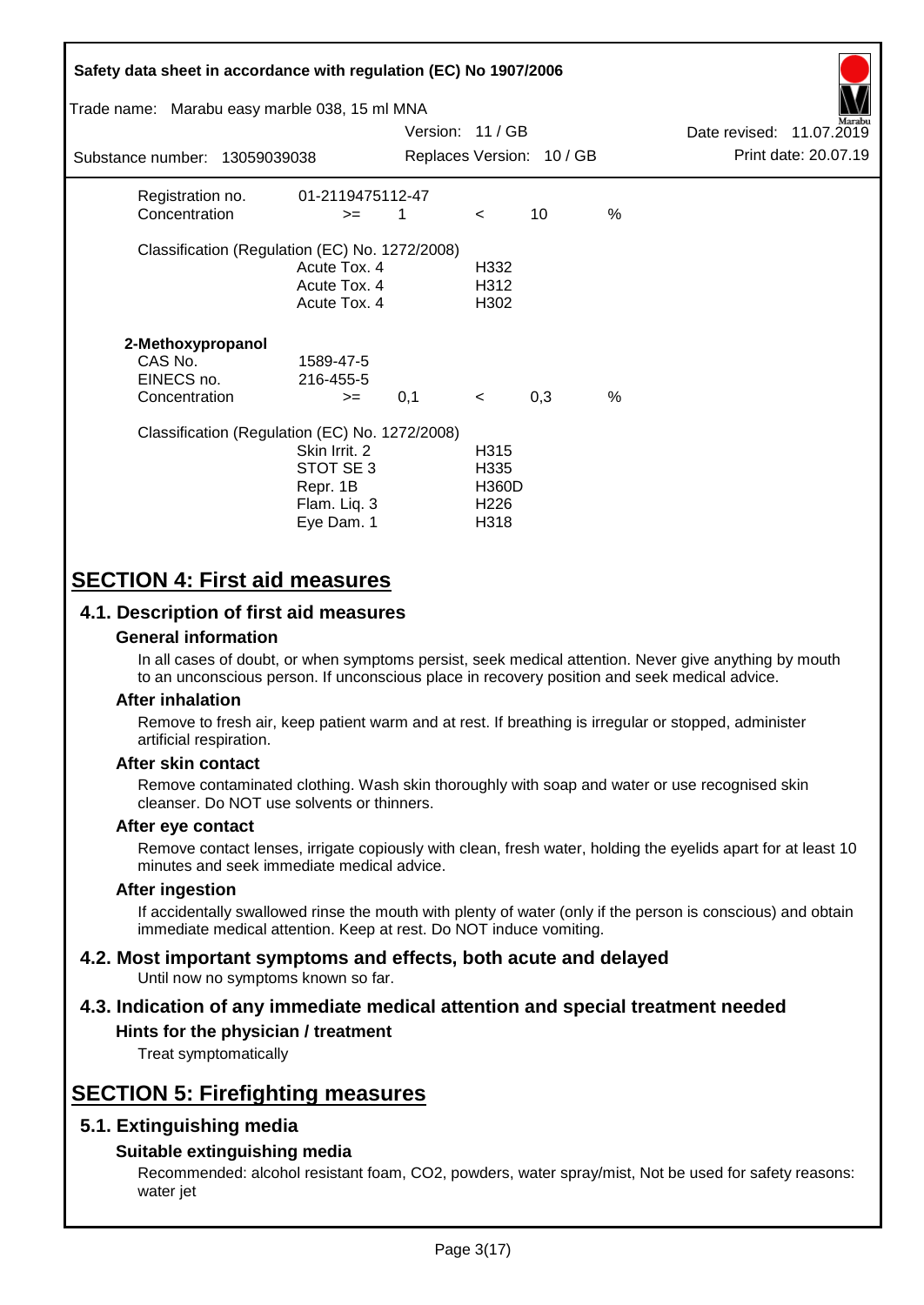**Safety data sheet in accordance with regulation (EC) No 1907/2006**

Trade name: Marabu easy marble 038, 15 ml MNA

Version: 11 / GB

Replaces Version: 10 / GB Print date: 20.07.19 Date revised: 11.07.2019

Substance number: 13059039038

## **5.2. Special hazards arising from the substance or mixture**

In the event of fire the following can be released: Carbon monoxide (CO); Carbon dioxide (CO2); dense black smoke; Nitrogen oxides (NOx); Hydrogen chloride (HCl)

## **5.3. Advice for firefighters**

### **Special protective equipment for fire-fighting**

Cool closed containers exposed to fire with water. Do not allow run-off from fire fighting to enter drains or water courses.

# **SECTION 6: Accidental release measures**

### **6.1. Personal precautions, protective equipment and emergency procedures**

Exclude sources of ignition and ventilate the area. Avoid breathing vapours. Refer to protective measures listed in Sections 7 and 8.

### **6.2. Environmental precautions**

Do not allow to enter drains or waterways. If the product contaminates lakes, rivers or sewage, inform appropriate authorities in accordance with local regulations.

### **6.3. Methods and material for containment and cleaning up**

Contain and collect spillage with non-combustible absorbent materials, e.g. sand, earth, vermiculite, diatomaceous earth and place in container for disposal according to local regulations (see section 13). Clean preferably with a detergent - avoid use of solvents.

### **6.4. Reference to other sections**

Information regarding Safe handling, see Section 7. Information regarding personal protective measures, see Section 8. Information regarding waste disposal, see Section 13.

# **SECTION 7: Handling and storage**

## **7.1. Precautions for safe handling**

## **Advice on safe handling**

Prevent the creation of flammable or explosive concentrations of vapour in air and avoid vapour concentration higher than the occupational exposure limits. In addition, the product should only be used in areas from which all naked lights and other sources of ignition have been excluded. Electrical equipment should be protected to the appropriate standard. Mixture may charge electrostatically: always use earthing leads when transferring from one container to another. Operators should wear anti-static footwear and clothing and floors should be of the conducting type. Isolate from sources of heat, sparks and open flame. No sparking tools should be used. Avoid skin and eye contact. Avoid the inhalation of particulates and spray mist arising from the application of this mixture. Smoking, eating and drinking shall be prohibited in application area. For personal protection see Section 8. Never use pressure to empty: container is not a pressure vessel. Always keep in containers of same material as the original one. Comply with the health and safety at work laws. Do not allow to enter drains or water courses.

### **Advice on protection against fire and explosion**

Vapours are heavier than air and may spread along floors. Vapours may form explosive mixtures with air.

### **Classification of fires / temperature class / Ignition group / Dust explosion class**

Temperature class T4

Classification of fires B (Combustible liquid substances)

## **7.2. Conditions for safe storage, including any incompatibilities Requirements for storage rooms and vessels**

Electrical installations/working materials must comply with the local applied technological safety standards. Storage rooms in which filling operations take place must have a conducting floor. Store in accordance with national regulation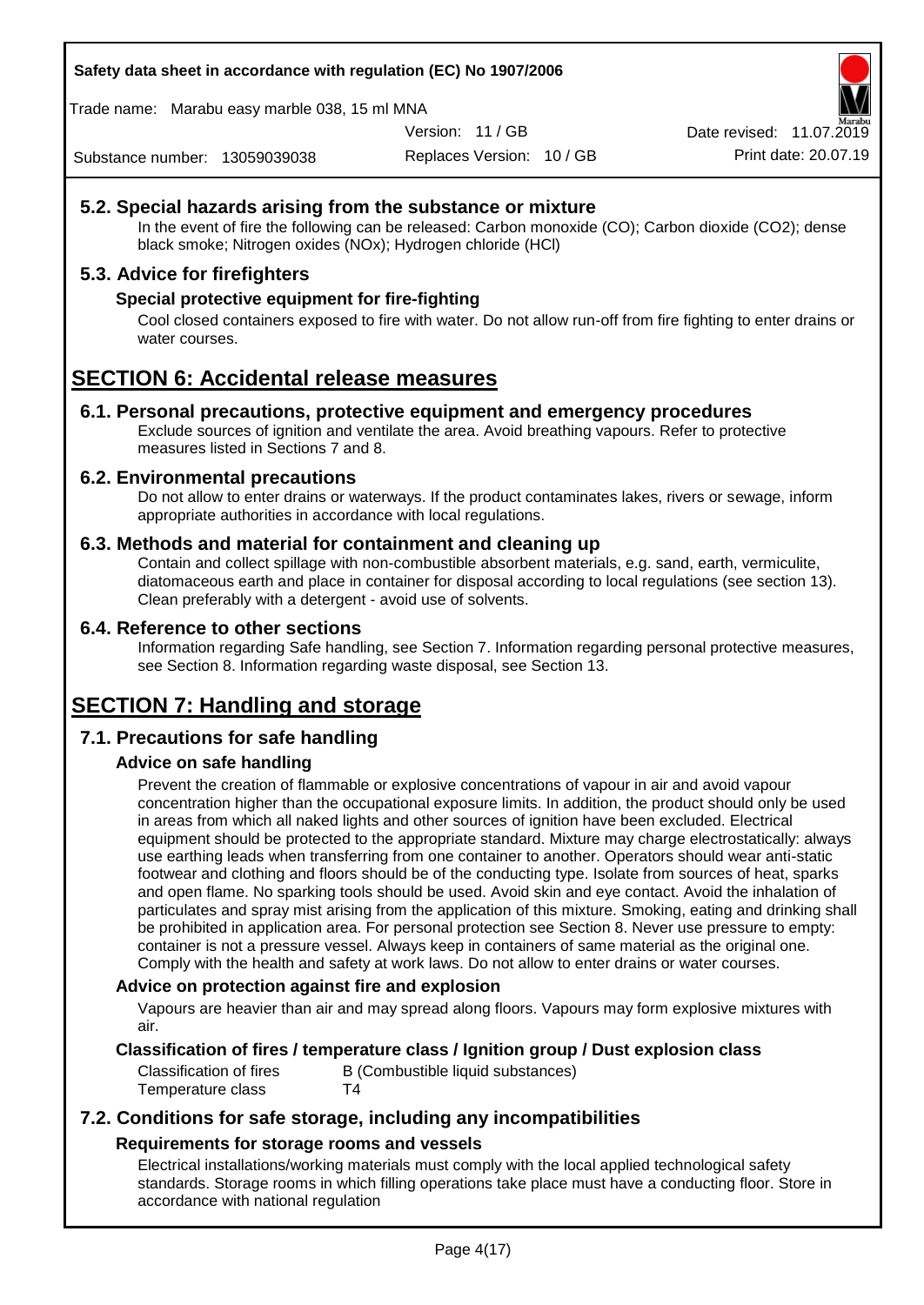| Safety data sheet in accordance with regulation (EC) No 1907/2006   |                                                                                                                                                                                                                |          |                          |  |  |
|---------------------------------------------------------------------|----------------------------------------------------------------------------------------------------------------------------------------------------------------------------------------------------------------|----------|--------------------------|--|--|
| Trade name: Marabu easy marble 038, 15 ml MNA                       |                                                                                                                                                                                                                |          | farabu                   |  |  |
|                                                                     | Version: 11/GB                                                                                                                                                                                                 |          | Date revised: 11.07.2019 |  |  |
| Substance number: 13059039038                                       | Replaces Version: 10 / GB                                                                                                                                                                                      |          | Print date: 20.07.19     |  |  |
| Hints on storage assembly                                           |                                                                                                                                                                                                                |          |                          |  |  |
|                                                                     | Store away from oxidising agents, from strongly alkaline and strongly acid materials.                                                                                                                          |          |                          |  |  |
| <b>Further information on storage conditions</b>                    |                                                                                                                                                                                                                |          |                          |  |  |
|                                                                     | Observe label precautions. Store between 15 and 30 °C in a dry, well ventilated place away from                                                                                                                |          |                          |  |  |
| kept upright to prevent leakage.                                    | sources of heat and direct sunlight. Keep container tightly closed. Keep away from sources of ignition.<br>No smoking. Prevent unauthorised access. Containers which are opened must be carefully resealed and |          |                          |  |  |
| 7.3. Specific end use(s)<br>Paint                                   |                                                                                                                                                                                                                |          |                          |  |  |
| <b>SECTION 8: Exposure controls/personal protection ***</b>         |                                                                                                                                                                                                                |          |                          |  |  |
| 8.1. Control parameters                                             |                                                                                                                                                                                                                |          |                          |  |  |
| <b>Exposure limit values ***</b>                                    |                                                                                                                                                                                                                |          |                          |  |  |
| 2-Methoxy-1-methylethyl acetate                                     |                                                                                                                                                                                                                |          |                          |  |  |
| List                                                                | EH40                                                                                                                                                                                                           |          |                          |  |  |
| <b>Type</b>                                                         | <b>WEL</b>                                                                                                                                                                                                     |          |                          |  |  |
| Value                                                               | 274<br>mg/m <sup>3</sup>                                                                                                                                                                                       | 50       | ppm(V)                   |  |  |
| Short term exposure limit<br>Skin resorption / sensibilisation: Sk; | 548<br>mg/m <sup>3</sup><br><b>Status: 2011</b>                                                                                                                                                                | 100      | ppm(V)                   |  |  |
| 1-Methoxy-2-propanol                                                |                                                                                                                                                                                                                |          |                          |  |  |
| List                                                                | <b>EH40</b>                                                                                                                                                                                                    |          |                          |  |  |
| <b>Type</b>                                                         | WEL                                                                                                                                                                                                            |          |                          |  |  |
| Value                                                               | 375<br>mg/m <sup>3</sup>                                                                                                                                                                                       | 100      | ppm(V)                   |  |  |
| Short term exposure limit<br>Skin resorption / sensibilisation: Sk; | 560<br>mg/m <sup>3</sup><br><b>Status: 2011</b>                                                                                                                                                                | 150      | ppm(V)                   |  |  |
| 2-Butoxyethyl acetate                                               |                                                                                                                                                                                                                |          |                          |  |  |
| List                                                                | EH40                                                                                                                                                                                                           |          |                          |  |  |
| Type                                                                | WEL                                                                                                                                                                                                            |          |                          |  |  |
| Value<br>Short term exposure limit                                  | 133<br>332                                                                                                                                                                                                     | 20<br>50 | ppm(V)                   |  |  |
| Skin resorption / sensibilisation: Sk;                              | <b>Status: 2011</b>                                                                                                                                                                                            |          | ppm(V)                   |  |  |
| Derived No/Minimal Effect Levels (DNEL/DMEL) ***                    |                                                                                                                                                                                                                |          |                          |  |  |
| 2-Methoxy-1-methylethyl acetate                                     |                                                                                                                                                                                                                |          |                          |  |  |
| Type of value                                                       | Derived No Effect Level (DNEL)                                                                                                                                                                                 |          |                          |  |  |
| Reference group                                                     | Worker                                                                                                                                                                                                         |          |                          |  |  |
| Duration of exposure                                                | Long term                                                                                                                                                                                                      |          |                          |  |  |
| Route of exposure<br>Mode of action                                 | dermal<br>Systemic effects                                                                                                                                                                                     |          |                          |  |  |
| Concentration                                                       | 796                                                                                                                                                                                                            |          | mg/kg/d                  |  |  |
| Type of value                                                       | Derived No Effect Level (DNEL)                                                                                                                                                                                 |          |                          |  |  |
| Reference group                                                     | Worker                                                                                                                                                                                                         |          |                          |  |  |
| Duration of exposure                                                | Long term                                                                                                                                                                                                      |          |                          |  |  |
| Route of exposure<br>Mode of action                                 | inhalative<br>Systemic effects                                                                                                                                                                                 |          |                          |  |  |
| Concentration                                                       | 275                                                                                                                                                                                                            |          | mg/m <sup>3</sup>        |  |  |
| Type of value                                                       | Derived No Effect Level (DNEL)                                                                                                                                                                                 |          |                          |  |  |
| Reference group                                                     | Consumer                                                                                                                                                                                                       |          |                          |  |  |
| Duration of exposure                                                | Long term                                                                                                                                                                                                      |          |                          |  |  |
| Route of exposure                                                   | dermal                                                                                                                                                                                                         |          |                          |  |  |
| Mode of action                                                      | Systemic effects                                                                                                                                                                                               |          |                          |  |  |
| Concentration                                                       | 320                                                                                                                                                                                                            |          | mg/kg/d                  |  |  |

 $\Gamma$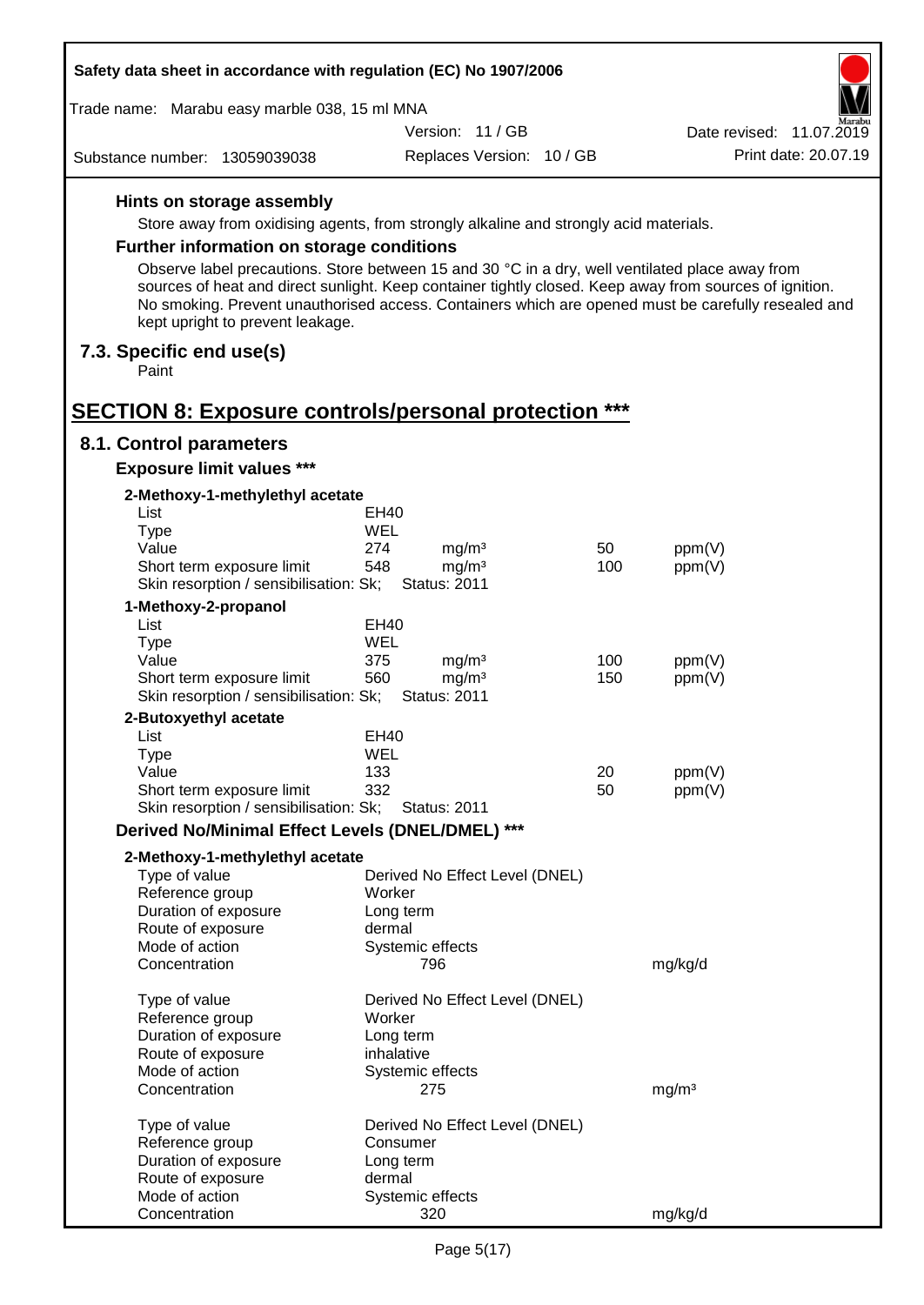| Safety data sheet in accordance with regulation (EC) No 1907/2006 |                                |                          |
|-------------------------------------------------------------------|--------------------------------|--------------------------|
| Trade name: Marabu easy marble 038, 15 ml MNA                     |                                |                          |
|                                                                   | Version: 11 / GB               | Date revised: 11.07.2019 |
| Substance number: 13059039038                                     | Replaces Version: 10 / GB      | Print date: 20.07.19     |
| Type of value                                                     | Derived No Effect Level (DNEL) |                          |
| Reference group                                                   | Consumer                       |                          |
| Duration of exposure                                              | Long term                      |                          |
| Route of exposure                                                 | inhalative                     |                          |
| Mode of action                                                    | Systemic effects               |                          |
| Concentration                                                     | 33                             | mg/m <sup>3</sup>        |
| Type of value                                                     | Derived No Effect Level (DNEL) |                          |
| Reference group                                                   | Consumer                       |                          |
| Duration of exposure                                              | Long term                      |                          |
| Route of exposure                                                 | inhalative                     |                          |
| Mode of action                                                    | Local effects                  |                          |
| Concentration                                                     | 33                             | mg/m <sup>3</sup>        |
| Type of value                                                     | Derived No Effect Level (DNEL) |                          |
| Reference group                                                   | Consumer                       |                          |
| Duration of exposure                                              | Long term                      |                          |
| Route of exposure                                                 | oral                           |                          |
| Mode of action                                                    | Systemic effects               |                          |
| Concentration                                                     | 36                             | mg/kg/d                  |
| Type of value                                                     | Derived No Effect Level (DNEL) |                          |
| Reference group                                                   | Worker                         |                          |
| Duration of exposure                                              | Lifetime                       |                          |
| Route of exposure                                                 | inhalative                     |                          |
| Mode of action                                                    | Local effects                  |                          |
| Concentration                                                     | 550                            | mg/m <sup>3</sup>        |
| 2-Butoxyethyl acetate                                             |                                |                          |
| Reference substance                                               | 2-Butoxyethyl acetate          |                          |
| Type of value                                                     | Derived No Effect Level (DNEL) |                          |
| Reference group                                                   | Worker                         |                          |
| Duration of exposure                                              | Long term                      |                          |
| Route of exposure                                                 | inhalative                     |                          |
| Mode of action                                                    | Systemic effects               |                          |
| Concentration                                                     | 133                            | mg/m <sup>3</sup>        |
|                                                                   | 2-Butoxyethyl acetate          |                          |
| Type of value                                                     | Derived No Effect Level (DNEL) |                          |
| Reference group                                                   | Worker                         |                          |
| Duration of exposure                                              | Short term                     |                          |
| Route of exposure                                                 | inhalative                     |                          |
| Mode of action                                                    | Local effects                  |                          |
| Concentration                                                     | 333                            | mg/m <sup>3</sup>        |
|                                                                   | 2-Butoxyethyl acetate          |                          |
| Type of value                                                     | Derived No Effect Level (DNEL) |                          |
| Reference group                                                   | Worker                         |                          |
| Duration of exposure                                              | Long term                      |                          |
| Route of exposure                                                 | dermal                         |                          |
| Mode of action                                                    | Systemic effects               |                          |
| Concentration                                                     | 169                            | mg/kg/d                  |
|                                                                   | 2-Butoxyethyl acetate          |                          |
| Type of value                                                     | Derived No Effect Level (DNEL) |                          |
| Reference group                                                   | Worker                         |                          |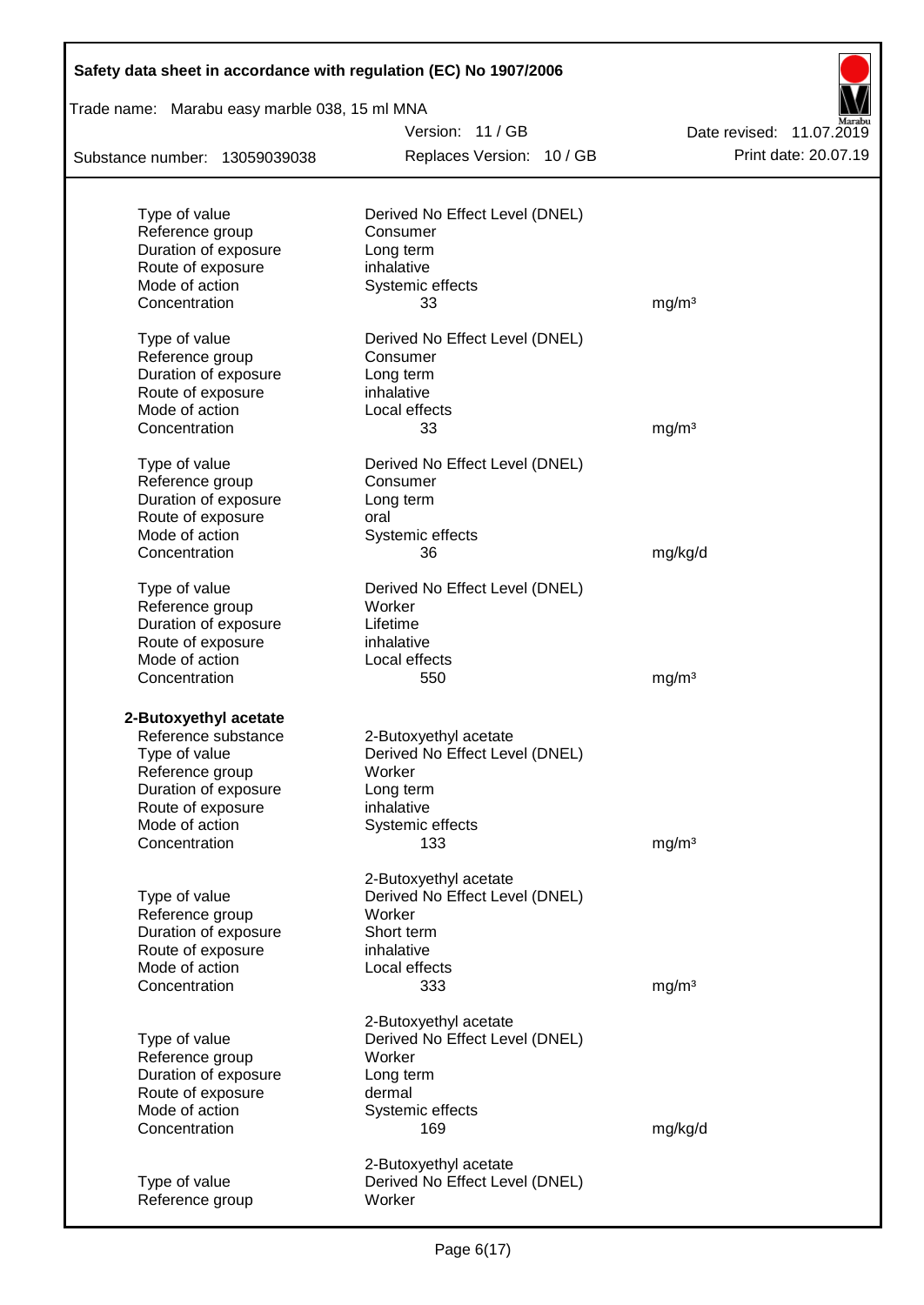| Safety data sheet in accordance with regulation (EC) No 1907/2006 |                                                             |                          |
|-------------------------------------------------------------------|-------------------------------------------------------------|--------------------------|
| Trade name: Marabu easy marble 038, 15 ml MNA                     |                                                             |                          |
|                                                                   | Version: 11/GB                                              | Date revised: 11.07.2019 |
| Substance number: 13059039038                                     | Replaces Version: 10 / GB                                   | Print date: 20.07.19     |
| Duration of exposure                                              | Short term                                                  |                          |
| Route of exposure                                                 | dermal                                                      |                          |
| Mode of action                                                    | Systemic effects                                            |                          |
| Concentration                                                     | 120                                                         | mg/kg/d                  |
|                                                                   | 2-Butoxyethyl acetate                                       |                          |
| Type of value                                                     | Derived No Effect Level (DNEL)                              |                          |
| Reference group                                                   | <b>General Population</b>                                   |                          |
| Duration of exposure<br>Route of exposure                         | Long term<br>inhalative                                     |                          |
| Mode of action                                                    | Systemic effects                                            |                          |
| Concentration                                                     | 80                                                          | mg/m <sup>3</sup>        |
|                                                                   |                                                             |                          |
| Type of value                                                     | 2-Butoxyethyl acetate                                       |                          |
| Reference group                                                   | Derived No Effect Level (DNEL)<br><b>General Population</b> |                          |
| Duration of exposure                                              | Short term                                                  |                          |
| Route of exposure                                                 | inhalative                                                  |                          |
| Mode of action                                                    | Local effects                                               |                          |
| Concentration                                                     | 200                                                         | mg/m <sup>3</sup>        |
|                                                                   | 2-Butoxyethyl acetate                                       |                          |
| Type of value                                                     | Derived No Effect Level (DNEL)                              |                          |
| Reference group                                                   | <b>General Population</b>                                   |                          |
| Duration of exposure                                              | Long term                                                   |                          |
| Route of exposure<br>Mode of action                               | dermal<br>Systemic effects                                  |                          |
| Concentration                                                     | 102                                                         | mg/kg/d                  |
|                                                                   |                                                             |                          |
| Type of value                                                     | 2-Butoxyethyl acetate<br>Derived No Effect Level (DNEL)     |                          |
| Reference group                                                   | <b>General Population</b>                                   |                          |
| Duration of exposure                                              | Short term                                                  |                          |
| Route of exposure                                                 | dermal                                                      |                          |
| Mode of action                                                    | Systemic effects                                            |                          |
| Concentration                                                     | 72                                                          | mg/kg/d                  |
|                                                                   | 2-Butoxyethyl acetate                                       |                          |
| Type of value                                                     | Derived No Effect Level (DNEL)                              |                          |
| Reference group                                                   | <b>General Population</b>                                   |                          |
| Duration of exposure<br>Route of exposure                         | Long term<br>oral                                           |                          |
| Mode of action                                                    | Systemic effects                                            |                          |
| Concentration                                                     | 8,6                                                         | mg/kg/d                  |
|                                                                   | 2-Butoxyethyl acetate                                       |                          |
| Type of value                                                     | Derived No Effect Level (DNEL)                              |                          |
| Reference group                                                   | <b>General Population</b>                                   |                          |
| Duration of exposure                                              | Short term                                                  |                          |
| Route of exposure                                                 | oral                                                        |                          |
| Mode of action<br>Concentration                                   | Systemic effects<br>36                                      | mg/kg/d                  |
|                                                                   |                                                             |                          |
| 1-Methoxy-2-propanol<br>Type of value                             | Derived No Effect Level (DNEL)                              |                          |
| Reference group                                                   | Worker                                                      |                          |
| Duration of exposure                                              | Acute                                                       |                          |
|                                                                   |                                                             |                          |

Г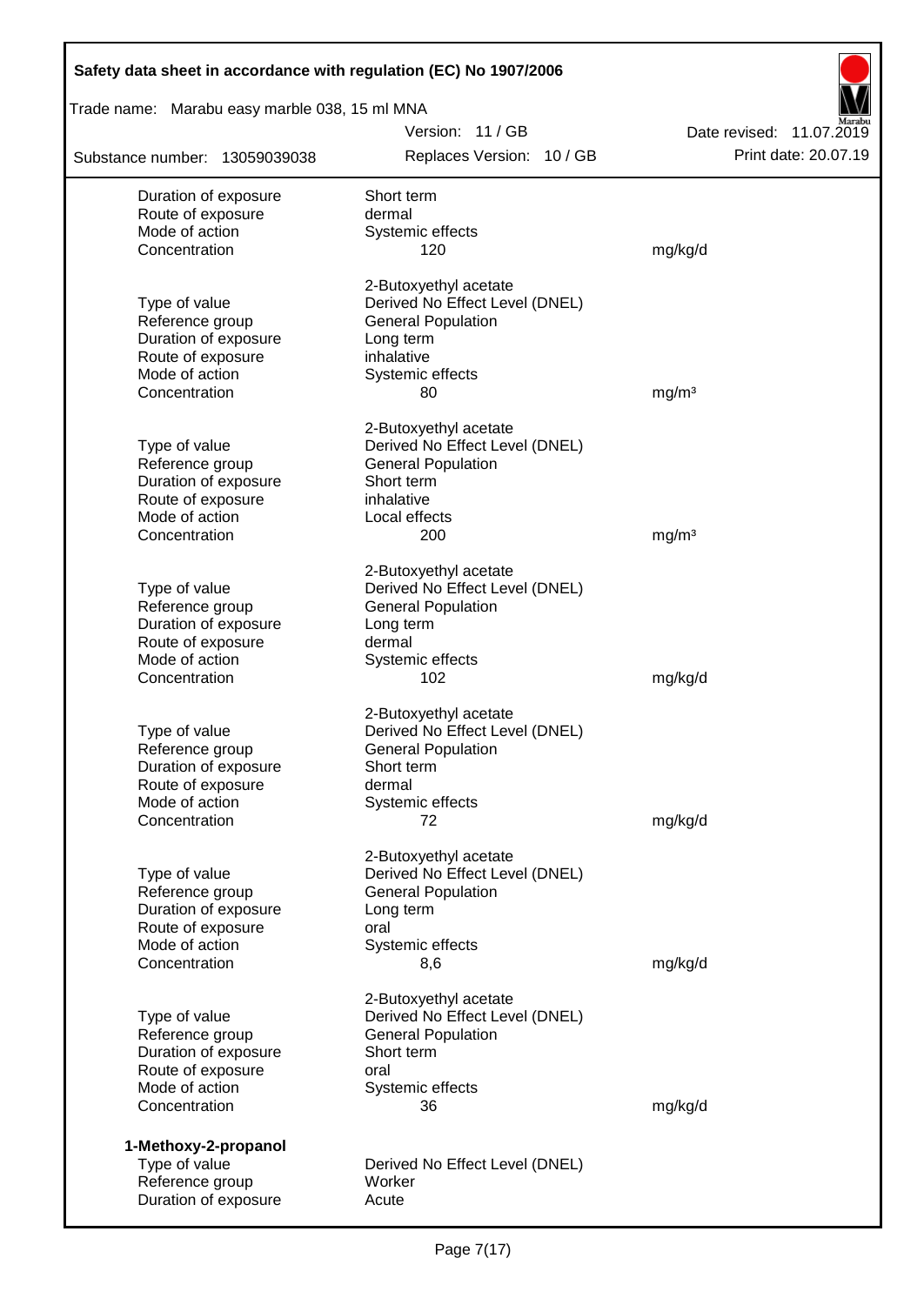| Safety data sheet in accordance with regulation (EC) No 1907/2006 |                                                                      |                          |  |  |  |
|-------------------------------------------------------------------|----------------------------------------------------------------------|--------------------------|--|--|--|
| Trade name: Marabu easy marble 038, 15 ml MNA                     |                                                                      |                          |  |  |  |
|                                                                   | Version: 11 / GB                                                     | Date revised: 11.07.2019 |  |  |  |
| Substance number: 13059039038                                     | Replaces Version: 10 / GB                                            | Print date: 20.07.19     |  |  |  |
| Route of exposure                                                 | inhalative                                                           |                          |  |  |  |
| Mode of action                                                    | Local effects                                                        |                          |  |  |  |
| Concentration                                                     | 553,5                                                                | mg/m <sup>3</sup>        |  |  |  |
| Type of value                                                     | Derived No Effect Level (DNEL)                                       |                          |  |  |  |
| Reference group                                                   | Worker                                                               |                          |  |  |  |
| Duration of exposure                                              | Long term                                                            |                          |  |  |  |
| Route of exposure                                                 | dermal                                                               |                          |  |  |  |
| Mode of action<br>Concentration                                   | Systemic effects<br>50,6                                             | mg/person/               |  |  |  |
|                                                                   |                                                                      | d                        |  |  |  |
|                                                                   |                                                                      |                          |  |  |  |
| Type of value                                                     | Derived No Effect Level (DNEL)                                       |                          |  |  |  |
| Reference group                                                   | Worker                                                               |                          |  |  |  |
| Duration of exposure<br>Route of exposure                         | Long term<br>inhalative                                              |                          |  |  |  |
| Mode of action                                                    | Systemic effects                                                     |                          |  |  |  |
| Concentration                                                     | 369                                                                  | mg/m <sup>3</sup>        |  |  |  |
|                                                                   |                                                                      |                          |  |  |  |
| Type of value<br>Reference group                                  | Derived No Effect Level (DNEL)<br><b>General Population</b>          |                          |  |  |  |
| Duration of exposure                                              | Long term                                                            |                          |  |  |  |
| Route of exposure                                                 | dermal                                                               |                          |  |  |  |
| Mode of action                                                    | Systemic effects                                                     |                          |  |  |  |
| Concentration                                                     | 18,1                                                                 | mg/kg                    |  |  |  |
| Type of value                                                     | Derived No Effect Level (DNEL)                                       |                          |  |  |  |
| Reference group                                                   | <b>General Population</b>                                            |                          |  |  |  |
| Duration of exposure                                              | Long term                                                            |                          |  |  |  |
| Route of exposure                                                 | inhalative                                                           |                          |  |  |  |
| Mode of action                                                    | Systemic effects                                                     |                          |  |  |  |
| Concentration                                                     | 43,9                                                                 | mg/m <sup>3</sup>        |  |  |  |
| Type of value                                                     | Derived No Effect Level (DNEL)                                       |                          |  |  |  |
| Reference group                                                   | <b>General Population</b>                                            |                          |  |  |  |
| Duration of exposure                                              | Long term                                                            |                          |  |  |  |
| Route of exposure                                                 | oral                                                                 |                          |  |  |  |
| Mode of action                                                    | Systemic effects                                                     |                          |  |  |  |
| Concentration                                                     | 3,3                                                                  | mg/kg/d                  |  |  |  |
|                                                                   | Hydrocarbons, C9-C11, n-alkanes, isoalkanes, cyclics, < 2% aromatics |                          |  |  |  |
| Type of value                                                     | Derived No Effect Level (DNEL)                                       |                          |  |  |  |
| Reference group                                                   | Worker                                                               |                          |  |  |  |
| Duration of exposure                                              | Long term                                                            |                          |  |  |  |
| Route of exposure                                                 | dermal                                                               |                          |  |  |  |
| Mode of action<br>Concentration                                   | Systemic effects<br>300                                              | mg/kg                    |  |  |  |
|                                                                   |                                                                      |                          |  |  |  |
| Type of value                                                     | Derived No Effect Level (DNEL)                                       |                          |  |  |  |
| Reference group                                                   | Consumer                                                             |                          |  |  |  |
| Duration of exposure                                              | Long term                                                            |                          |  |  |  |
| Route of exposure                                                 | oral                                                                 |                          |  |  |  |
| Mode of action<br>Concentration                                   | Systemic effects<br>300                                              | mg/kg                    |  |  |  |
|                                                                   |                                                                      |                          |  |  |  |
| Type of value                                                     | Derived No Effect Level (DNEL)                                       |                          |  |  |  |
| Reference group                                                   | Consumer                                                             |                          |  |  |  |
|                                                                   |                                                                      |                          |  |  |  |

 $\overline{\phantom{a}}$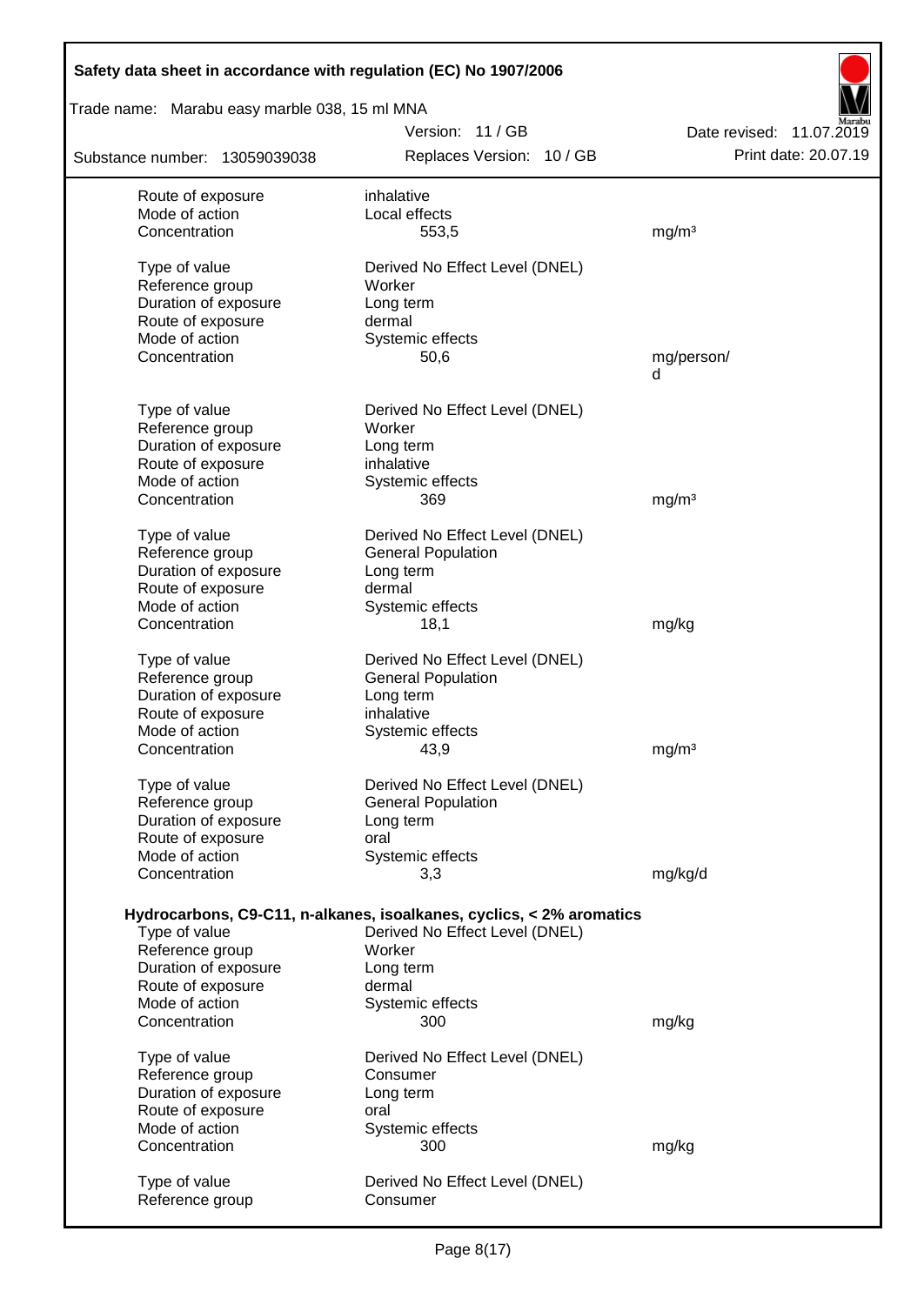| Safety data sheet in accordance with regulation (EC) No 1907/2006 |                                      |                          |  |  |  |
|-------------------------------------------------------------------|--------------------------------------|--------------------------|--|--|--|
| Trade name: Marabu easy marble 038, 15 ml MNA                     |                                      |                          |  |  |  |
|                                                                   | Version: 11/GB                       | Date revised: 11.07.2019 |  |  |  |
| Substance number: 13059039038                                     | Replaces Version: 10 / GB            | Print date: 20.07.19     |  |  |  |
| Duration of exposure                                              | Long term                            |                          |  |  |  |
| Route of exposure                                                 | dermal                               |                          |  |  |  |
| Mode of action                                                    | Systemic effects                     |                          |  |  |  |
| Concentration                                                     | 300                                  | mg/kg                    |  |  |  |
| Type of value                                                     | Derived No Effect Level (DNEL)       |                          |  |  |  |
| Reference group                                                   | Consumer                             |                          |  |  |  |
| Duration of exposure                                              | Long term                            |                          |  |  |  |
| Route of exposure                                                 | inhalative                           |                          |  |  |  |
| Mode of action                                                    | Systemic effects                     |                          |  |  |  |
| Concentration                                                     | 900                                  | mg/m <sup>3</sup>        |  |  |  |
| Type of value                                                     | Derived No Effect Level (DNEL)       |                          |  |  |  |
| Reference group                                                   | Worker                               |                          |  |  |  |
| Duration of exposure                                              | Long term                            |                          |  |  |  |
| Route of exposure                                                 | inhalative                           |                          |  |  |  |
| Mode of action                                                    | Systemic effects                     |                          |  |  |  |
| Concentration                                                     | 1500                                 | mg/m <sup>3</sup>        |  |  |  |
| <b>Predicted No Effect Concentration (PNEC)</b>                   |                                      |                          |  |  |  |
| 2-Methoxy-1-methylethyl acetate                                   |                                      |                          |  |  |  |
| Reference substance                                               | 2-Methoxy-1-methylethyl acetate      |                          |  |  |  |
| Type of value                                                     | <b>PNEC</b>                          |                          |  |  |  |
| Type                                                              | Freshwater                           |                          |  |  |  |
| Concentration                                                     | 0,635                                | mg/l                     |  |  |  |
|                                                                   |                                      |                          |  |  |  |
| Type of value                                                     | <b>PNEC</b>                          |                          |  |  |  |
| <b>Type</b>                                                       | Freshwater sediment                  |                          |  |  |  |
| Concentration                                                     | 3,29                                 | mg/kg                    |  |  |  |
| Type of value                                                     | <b>PNEC</b>                          |                          |  |  |  |
| Type                                                              | Soil                                 |                          |  |  |  |
| Concentration                                                     | 0,29                                 | mg/kg                    |  |  |  |
| Source                                                            | Literature value                     |                          |  |  |  |
| Type of value                                                     | <b>PNEC</b>                          |                          |  |  |  |
| Type                                                              | Sewage treatment plant (STP)         |                          |  |  |  |
| Concentration                                                     | 100                                  | mg/l                     |  |  |  |
| Source                                                            | Literature value                     |                          |  |  |  |
| Type of value                                                     | <b>PNEC</b>                          |                          |  |  |  |
| Type                                                              | Marine sediment                      |                          |  |  |  |
| Concentration                                                     | 0,329                                | mg/kg                    |  |  |  |
| Source                                                            | Literature value                     |                          |  |  |  |
| Type of value                                                     | <b>PNEC</b>                          |                          |  |  |  |
| <b>Type</b>                                                       | Saltwater                            |                          |  |  |  |
| Concentration                                                     | 0,0635                               | mg/l                     |  |  |  |
|                                                                   |                                      |                          |  |  |  |
| 2-Butoxyethyl acetate<br>Reference substance                      |                                      |                          |  |  |  |
| Type of value                                                     | 2-Butoxyethyl acetate<br><b>PNEC</b> |                          |  |  |  |
| <b>Type</b>                                                       | Water                                |                          |  |  |  |
| Concentration                                                     | 0,304                                | mg/l                     |  |  |  |
| Source                                                            | Literature value                     |                          |  |  |  |
|                                                                   |                                      |                          |  |  |  |
|                                                                   | 2-Butoxyethyl acetate                |                          |  |  |  |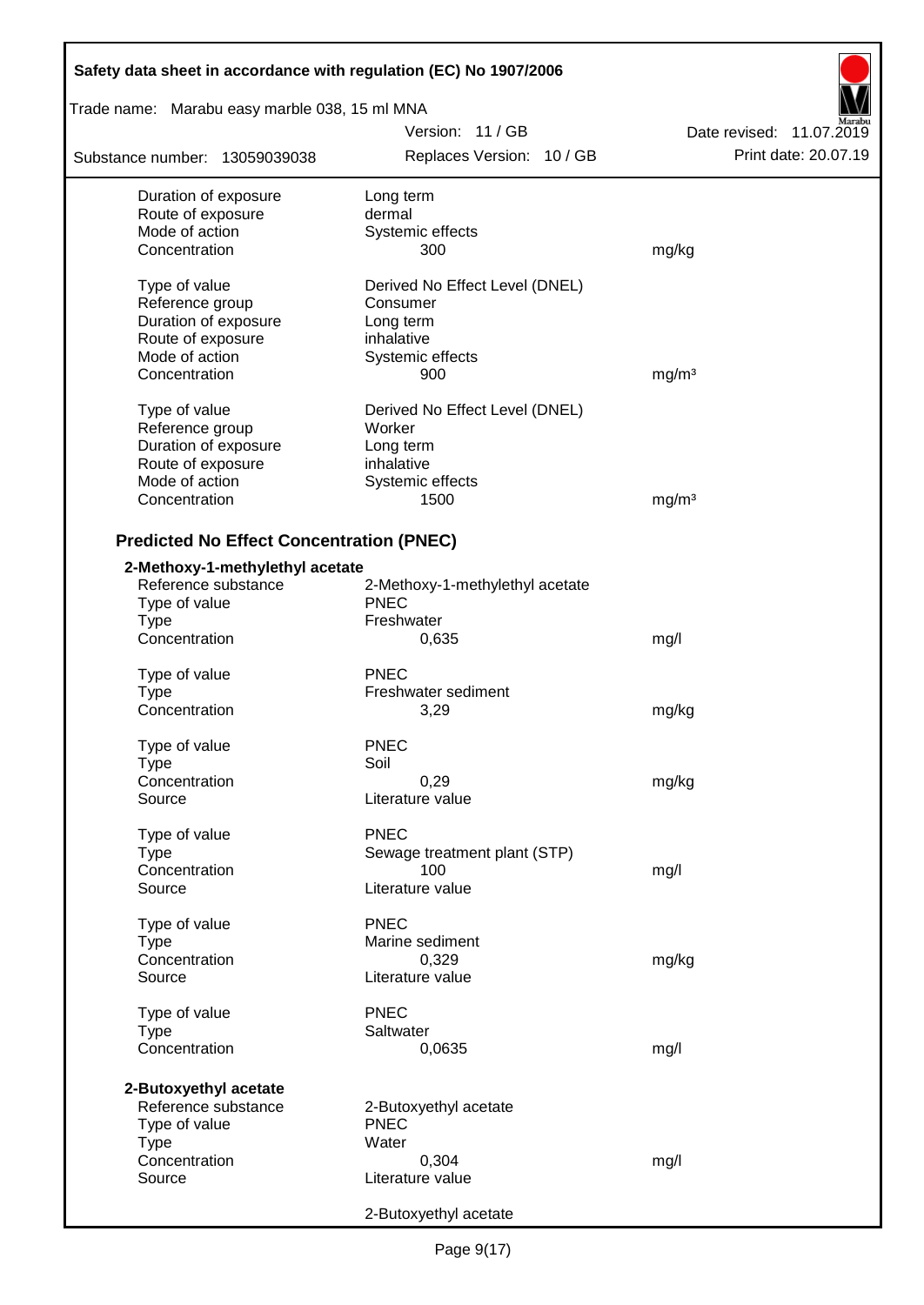| Safety data sheet in accordance with regulation (EC) No 1907/2006<br>Trade name: Marabu easy marble 038, 15 ml MNA |                                      |                          |
|--------------------------------------------------------------------------------------------------------------------|--------------------------------------|--------------------------|
|                                                                                                                    | Version: 11 / GB                     | Date revised: 11.07.2019 |
| Substance number: 13059039038                                                                                      | Replaces Version: 10 / GB            | Print date: 20.07.19     |
| Type of value                                                                                                      | <b>PNEC</b>                          |                          |
| <b>Type</b>                                                                                                        | Aquatic                              |                          |
| Concentration                                                                                                      | 0,0304                               | g/                       |
| Source                                                                                                             | Literature value                     |                          |
|                                                                                                                    | 2-Butoxyethyl acetate<br><b>PNEC</b> |                          |
| Type of value<br><b>Type</b>                                                                                       | Sediment                             |                          |
| Concentration                                                                                                      | 2,03                                 | mg/kg                    |
| Source                                                                                                             | Literature value                     |                          |
|                                                                                                                    | 2-Butoxyethyl acetate                |                          |
| Type of value                                                                                                      | <b>PNEC</b>                          |                          |
| <b>Type</b>                                                                                                        | Marine sediment                      |                          |
| Concentration<br>Source                                                                                            | 0,203<br>Literature value            | mg/kg                    |
|                                                                                                                    |                                      |                          |
|                                                                                                                    | 2-Butoxyethyl acetate<br><b>PNEC</b> |                          |
| Type of value<br><b>Type</b>                                                                                       | Soil                                 |                          |
| Concentration                                                                                                      | 0,68                                 | mg/kg                    |
| Source                                                                                                             | Literature value                     |                          |
| 1-Methoxy-2-propanol                                                                                               |                                      |                          |
| Type of value                                                                                                      | <b>PNEC</b>                          |                          |
| <b>Type</b>                                                                                                        | Freshwater                           |                          |
| Concentration                                                                                                      | 10                                   | mg/l                     |
| Type of value                                                                                                      | <b>PNEC</b>                          |                          |
| <b>Type</b>                                                                                                        | Water                                |                          |
| Concentration                                                                                                      | 41,6                                 | mg/kg                    |
| Type of value                                                                                                      | <b>PNEC</b>                          |                          |
| <b>Type</b>                                                                                                        | Sediment                             |                          |
| Concentration                                                                                                      | 41,6                                 | mg/kg                    |
| Type of value                                                                                                      | <b>PNEC</b>                          |                          |
| <b>Type</b>                                                                                                        | Marine sediment                      |                          |
| Concentration                                                                                                      | 4,17                                 | mg/kg                    |
| Type of value                                                                                                      | <b>PNEC</b>                          |                          |
| <b>Type</b>                                                                                                        | Soil                                 |                          |
| Concentration                                                                                                      | 2,47                                 | mg/kg                    |
| Type of value                                                                                                      | <b>PNEC</b>                          |                          |
| <b>Type</b>                                                                                                        | Sewage treatment plant (STP)         |                          |
| Concentration                                                                                                      | 100                                  | mg/l                     |

## **8.2. Exposure controls**

### **Exposure controls**

Provide adequate ventilation. Where reasonably practicable this should be achieved by the use of local exhaust ventilation and good general extraction. If these are not sufficient to maintain concentrations of particulates and solvent vapour below the OEL, suitable respiratory protection must be worn.

#### **Respiratory protection**

If workers are exposed to concentrations above the exposure limit they must use appropriate, certified respirators. Full mask, filter A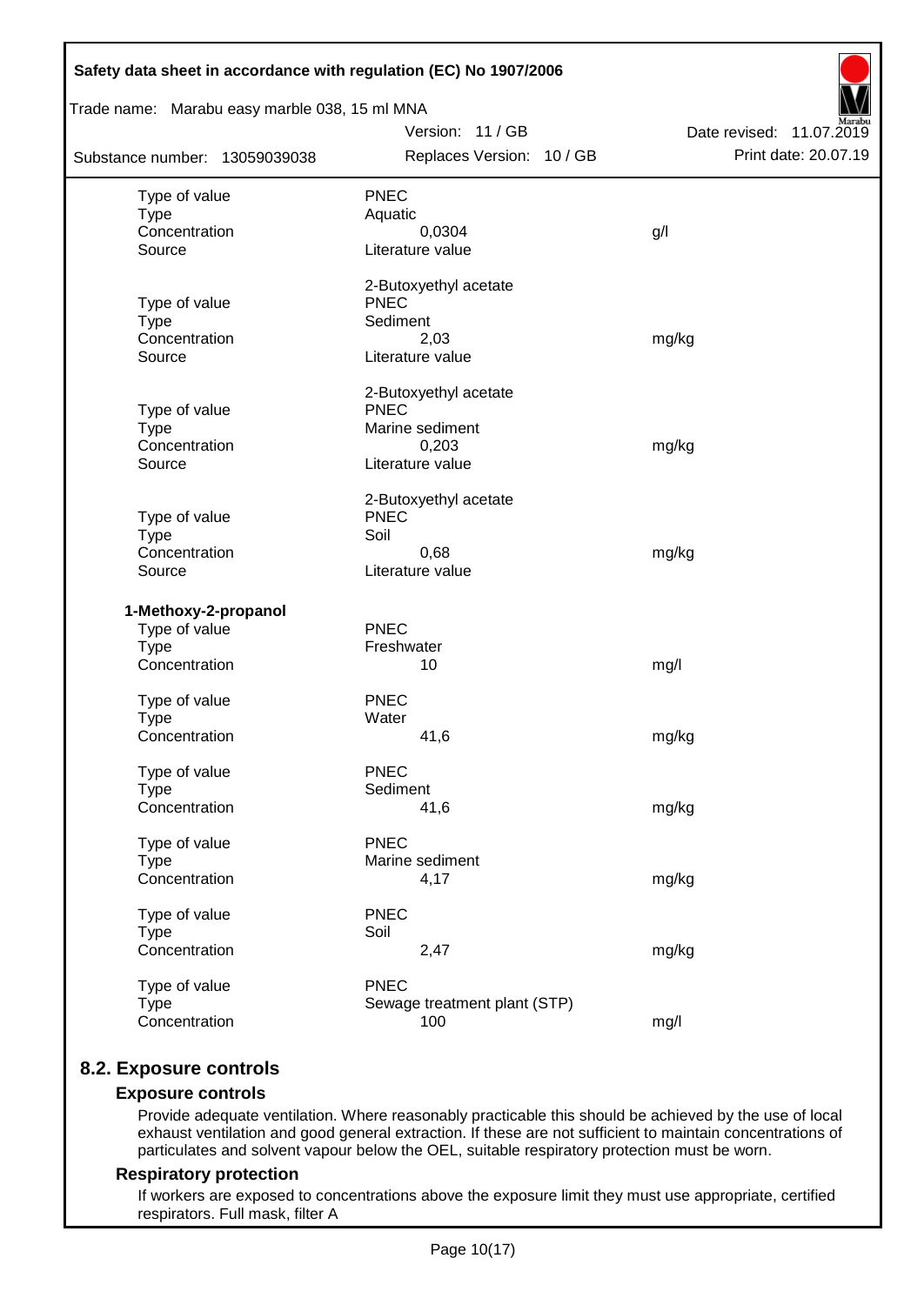| Safety data sheet in accordance with regulation (EC) No 1907/2006                                                                                                                                                                                                                                                                                                                                                                                                                                                                                                                                                                                                                                                                                                                                                                                                                                                                                                                                                   |                                   |           |  |                                                                                                                                                                                                            |  |  |
|---------------------------------------------------------------------------------------------------------------------------------------------------------------------------------------------------------------------------------------------------------------------------------------------------------------------------------------------------------------------------------------------------------------------------------------------------------------------------------------------------------------------------------------------------------------------------------------------------------------------------------------------------------------------------------------------------------------------------------------------------------------------------------------------------------------------------------------------------------------------------------------------------------------------------------------------------------------------------------------------------------------------|-----------------------------------|-----------|--|------------------------------------------------------------------------------------------------------------------------------------------------------------------------------------------------------------|--|--|
| Trade name: Marabu easy marble 038, 15 ml MNA                                                                                                                                                                                                                                                                                                                                                                                                                                                                                                                                                                                                                                                                                                                                                                                                                                                                                                                                                                       |                                   |           |  |                                                                                                                                                                                                            |  |  |
|                                                                                                                                                                                                                                                                                                                                                                                                                                                                                                                                                                                                                                                                                                                                                                                                                                                                                                                                                                                                                     | Version: 11 / GB                  |           |  | Date revised: 11.07.2019                                                                                                                                                                                   |  |  |
| Substance number: 13059039038                                                                                                                                                                                                                                                                                                                                                                                                                                                                                                                                                                                                                                                                                                                                                                                                                                                                                                                                                                                       | Replaces Version: 10 / GB         |           |  | Print date: 20.07.19                                                                                                                                                                                       |  |  |
| <b>Hand protection</b><br>There is no one glove material or combination of materials that will give unlimited resistance to any<br>individual or combination of chemicals.<br>For prolonged or repeated handling nitrile rubber gloves with textile undergloves are required.<br>Material thickness<br>$\,>$<br>Breakthrough time<br>$\epsilon$<br>The breakthrough time must be greater than the end use time of the product.<br>replacement must be followed.<br>Gloves should be replaced regularly and if there is any sign of damage to the glove material.<br>Always ensure that gloves are free from defects and that they are stored and used correctly.<br>maintenance.<br>Barrier creams may help to protect the exposed areas of the skin, they should however not be applied<br>once exposure has occurred.<br>Eye protection<br>Use safety eyewear designed to protect against splash of liquids.<br><b>Body protection</b><br>Cotton or cotton/synthetic overalls or coveralls are normally suitable. | 0,5<br>30                         | mm<br>min |  | The instructions and information provided by the glove manufacturer on use, storage, maintenance and<br>The performance or effectiveness of the glove may be reduced by physical/ chemical damage and poor |  |  |
|                                                                                                                                                                                                                                                                                                                                                                                                                                                                                                                                                                                                                                                                                                                                                                                                                                                                                                                                                                                                                     |                                   |           |  |                                                                                                                                                                                                            |  |  |
| <b>SECTION 9: Physical and chemical properties</b>                                                                                                                                                                                                                                                                                                                                                                                                                                                                                                                                                                                                                                                                                                                                                                                                                                                                                                                                                                  |                                   |           |  |                                                                                                                                                                                                            |  |  |
| 9.1. Information on basic physical and chemical properties                                                                                                                                                                                                                                                                                                                                                                                                                                                                                                                                                                                                                                                                                                                                                                                                                                                                                                                                                          |                                   |           |  |                                                                                                                                                                                                            |  |  |
| <b>Form</b><br><b>Colour</b>                                                                                                                                                                                                                                                                                                                                                                                                                                                                                                                                                                                                                                                                                                                                                                                                                                                                                                                                                                                        | liquid<br>coloured                |           |  |                                                                                                                                                                                                            |  |  |
| <b>Odour</b>                                                                                                                                                                                                                                                                                                                                                                                                                                                                                                                                                                                                                                                                                                                                                                                                                                                                                                                                                                                                        | solvent-like                      |           |  |                                                                                                                                                                                                            |  |  |
| <b>Odour threshold</b>                                                                                                                                                                                                                                                                                                                                                                                                                                                                                                                                                                                                                                                                                                                                                                                                                                                                                                                                                                                              |                                   |           |  |                                                                                                                                                                                                            |  |  |
| Remarks                                                                                                                                                                                                                                                                                                                                                                                                                                                                                                                                                                                                                                                                                                                                                                                                                                                                                                                                                                                                             | No data available                 |           |  |                                                                                                                                                                                                            |  |  |
| pH value                                                                                                                                                                                                                                                                                                                                                                                                                                                                                                                                                                                                                                                                                                                                                                                                                                                                                                                                                                                                            |                                   |           |  |                                                                                                                                                                                                            |  |  |
| Remarks                                                                                                                                                                                                                                                                                                                                                                                                                                                                                                                                                                                                                                                                                                                                                                                                                                                                                                                                                                                                             | Not applicable                    |           |  |                                                                                                                                                                                                            |  |  |
| <b>Melting point</b>                                                                                                                                                                                                                                                                                                                                                                                                                                                                                                                                                                                                                                                                                                                                                                                                                                                                                                                                                                                                |                                   |           |  |                                                                                                                                                                                                            |  |  |
| Remarks                                                                                                                                                                                                                                                                                                                                                                                                                                                                                                                                                                                                                                                                                                                                                                                                                                                                                                                                                                                                             | not determined                    |           |  |                                                                                                                                                                                                            |  |  |
| <b>Freezing point</b>                                                                                                                                                                                                                                                                                                                                                                                                                                                                                                                                                                                                                                                                                                                                                                                                                                                                                                                                                                                               |                                   |           |  |                                                                                                                                                                                                            |  |  |
| Remarks                                                                                                                                                                                                                                                                                                                                                                                                                                                                                                                                                                                                                                                                                                                                                                                                                                                                                                                                                                                                             | not determined                    |           |  |                                                                                                                                                                                                            |  |  |
|                                                                                                                                                                                                                                                                                                                                                                                                                                                                                                                                                                                                                                                                                                                                                                                                                                                                                                                                                                                                                     |                                   |           |  |                                                                                                                                                                                                            |  |  |
| Initial boiling point and boiling range                                                                                                                                                                                                                                                                                                                                                                                                                                                                                                                                                                                                                                                                                                                                                                                                                                                                                                                                                                             |                                   |           |  |                                                                                                                                                                                                            |  |  |
| Value<br>Pressure                                                                                                                                                                                                                                                                                                                                                                                                                                                                                                                                                                                                                                                                                                                                                                                                                                                                                                                                                                                                   | 120<br>appr.<br>1.013             | hPa       |  | $^{\circ}C$                                                                                                                                                                                                |  |  |
| Source                                                                                                                                                                                                                                                                                                                                                                                                                                                                                                                                                                                                                                                                                                                                                                                                                                                                                                                                                                                                              | Literature value                  |           |  |                                                                                                                                                                                                            |  |  |
| <b>Flash point</b>                                                                                                                                                                                                                                                                                                                                                                                                                                                                                                                                                                                                                                                                                                                                                                                                                                                                                                                                                                                                  |                                   |           |  |                                                                                                                                                                                                            |  |  |
| Value                                                                                                                                                                                                                                                                                                                                                                                                                                                                                                                                                                                                                                                                                                                                                                                                                                                                                                                                                                                                               | 30                                |           |  | $^{\circ}C$                                                                                                                                                                                                |  |  |
| Method                                                                                                                                                                                                                                                                                                                                                                                                                                                                                                                                                                                                                                                                                                                                                                                                                                                                                                                                                                                                              | ASTM D 6450 (CCCFP)               |           |  |                                                                                                                                                                                                            |  |  |
| Evaporation rate (ether $= 1$ ) :                                                                                                                                                                                                                                                                                                                                                                                                                                                                                                                                                                                                                                                                                                                                                                                                                                                                                                                                                                                   |                                   |           |  |                                                                                                                                                                                                            |  |  |
| Remarks                                                                                                                                                                                                                                                                                                                                                                                                                                                                                                                                                                                                                                                                                                                                                                                                                                                                                                                                                                                                             | not determined                    |           |  |                                                                                                                                                                                                            |  |  |
| Flammability (solid, gas)                                                                                                                                                                                                                                                                                                                                                                                                                                                                                                                                                                                                                                                                                                                                                                                                                                                                                                                                                                                           |                                   |           |  |                                                                                                                                                                                                            |  |  |
| Not applicable                                                                                                                                                                                                                                                                                                                                                                                                                                                                                                                                                                                                                                                                                                                                                                                                                                                                                                                                                                                                      |                                   |           |  |                                                                                                                                                                                                            |  |  |
| Upper/lower flammability or explosive limits                                                                                                                                                                                                                                                                                                                                                                                                                                                                                                                                                                                                                                                                                                                                                                                                                                                                                                                                                                        |                                   |           |  |                                                                                                                                                                                                            |  |  |
| Lower explosion limit                                                                                                                                                                                                                                                                                                                                                                                                                                                                                                                                                                                                                                                                                                                                                                                                                                                                                                                                                                                               | 0,7<br>appr.                      |           |  | %(V)                                                                                                                                                                                                       |  |  |
| Upper explosion limit<br>Source                                                                                                                                                                                                                                                                                                                                                                                                                                                                                                                                                                                                                                                                                                                                                                                                                                                                                                                                                                                     | appr.<br>13,7<br>Literature value |           |  | $%$ (V)                                                                                                                                                                                                    |  |  |

**Vapour pressure**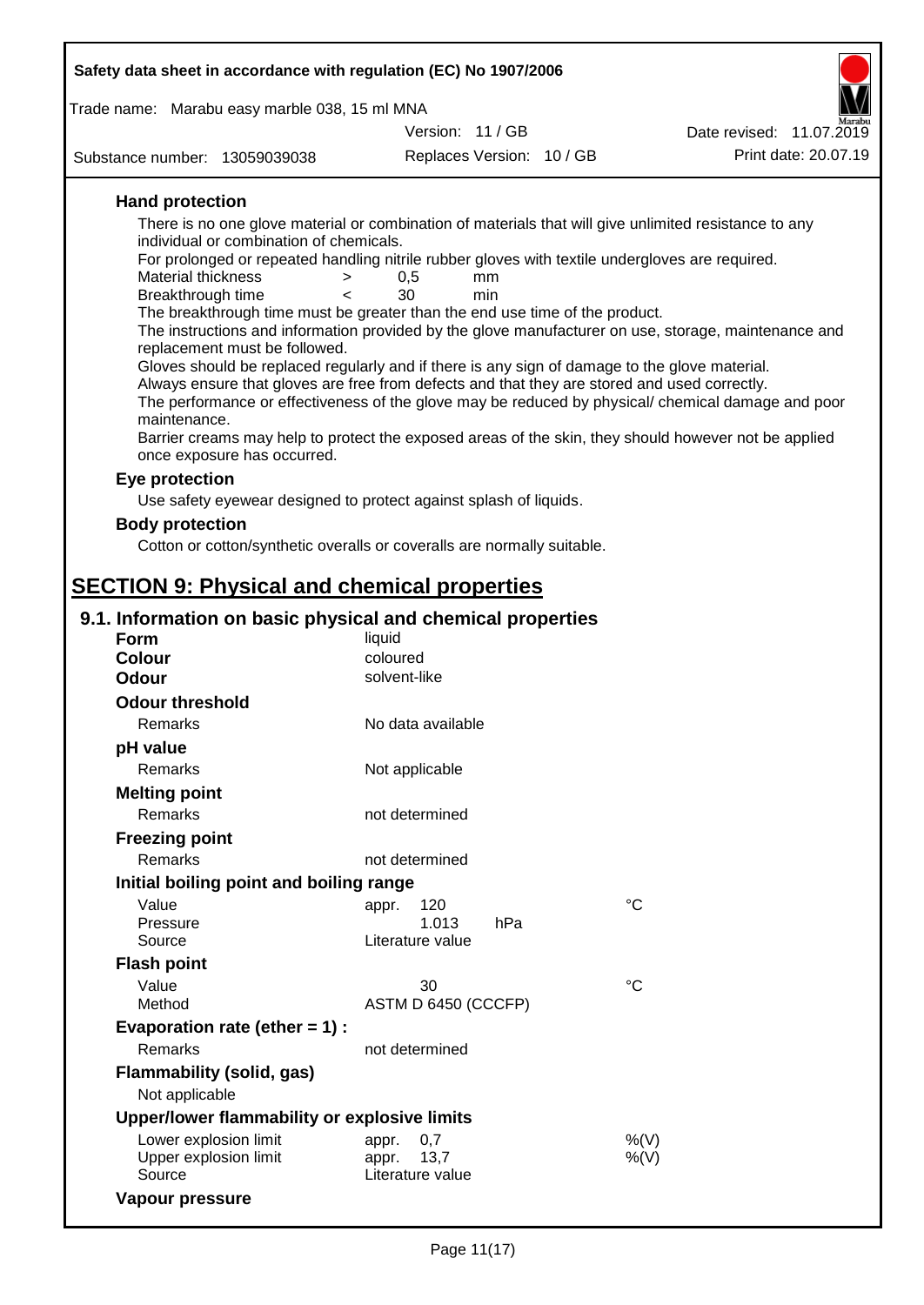| Safety data sheet in accordance with regulation (EC) No 1907/2006 |                           |                 |    |                   |                             |
|-------------------------------------------------------------------|---------------------------|-----------------|----|-------------------|-----------------------------|
| Trade name: Marabu easy marble 038, 15 ml MNA                     |                           |                 |    |                   |                             |
|                                                                   | Version: 11 / GB          |                 |    |                   | Date revised:<br>11.07.2019 |
| Substance number: 13059039038                                     | Replaces Version: 10 / GB |                 |    |                   | Print date: 20.07.19        |
| Value                                                             | 8                         |                 |    | hPa               |                             |
| Temperature                                                       | 20                        | $\rm ^{\circ}C$ |    |                   |                             |
| Method                                                            | calculated                |                 |    |                   |                             |
| <b>Vapour density</b>                                             |                           |                 |    |                   |                             |
| <b>Remarks</b>                                                    | not determined            |                 |    |                   |                             |
| <b>Density</b>                                                    |                           |                 |    |                   |                             |
| Value                                                             | 0,960                     |                 |    | g/cm <sup>3</sup> |                             |
| Temperature                                                       | 20                        | $^{\circ}C$     |    |                   |                             |
| Method                                                            | <b>DIN EN ISO 2811</b>    |                 |    |                   |                             |
| Solubility in water                                               |                           |                 |    |                   |                             |
| Remarks                                                           | partially miscible        |                 |    |                   |                             |
| <b>Partition coefficient: n-octanol/water</b>                     |                           |                 |    |                   |                             |
| Remarks                                                           | Not applicable            |                 |    |                   |                             |
| Ignition temperature                                              |                           |                 |    |                   |                             |
| Value                                                             | 200<br>appr.              |                 |    | $\rm ^{\circ}C$   |                             |
| Source                                                            | Literature value          |                 |    |                   |                             |
| <b>Viscosity</b>                                                  |                           |                 |    |                   |                             |
| dynamic                                                           |                           |                 |    |                   |                             |
| Value                                                             | 30                        | to              | 50 | mPa.s             |                             |
| Temperature                                                       | 40                        | $\rm ^{\circ}C$ |    |                   |                             |
| <b>Efflux time</b>                                                |                           |                 |    |                   |                             |
| Value                                                             | 25                        | to              | 70 | S                 |                             |
| Temperature<br>Method                                             | 20                        | $\rm ^{\circ}C$ |    |                   |                             |
|                                                                   | DIN 53211 4 mm            |                 |    |                   |                             |
| <b>Explosive properties</b>                                       |                           |                 |    |                   |                             |
| evaluation                                                        | no                        |                 |    |                   |                             |
| <b>Oxidising properties</b>                                       |                           |                 |    |                   |                             |
| evaluation                                                        | None known                |                 |    |                   |                             |
| 9.2. Other information                                            |                           |                 |    |                   |                             |

### **Other information**

The physical specifications are approximate values and refer to the used safety relevant component(s).

# **SECTION 10: Stability and reactivity**

### **10.1. Reactivity**

No hazardous reactions when stored and handled according to prescribed instructions.

### **10.2. Chemical stability**

Stable under recommended storage and handling conditions (see section 7).

### **10.3. Possibility of hazardous reactions**

Keep away from oxidising agents, strongly alkaline and strongly acid materials in order to avoid exothermic reactions.

## **10.4. Conditions to avoid**

When exposed to high temperatures may produce hazardous decomposition products.

### **10.5. Incompatible materials**

No hazardous reactions when stored and handled according to prescribed instructions.

### **10.6. Hazardous decomposition products**

See chapter 5.2 (Firefighting measures - Special hazards arising from the substance or mixture).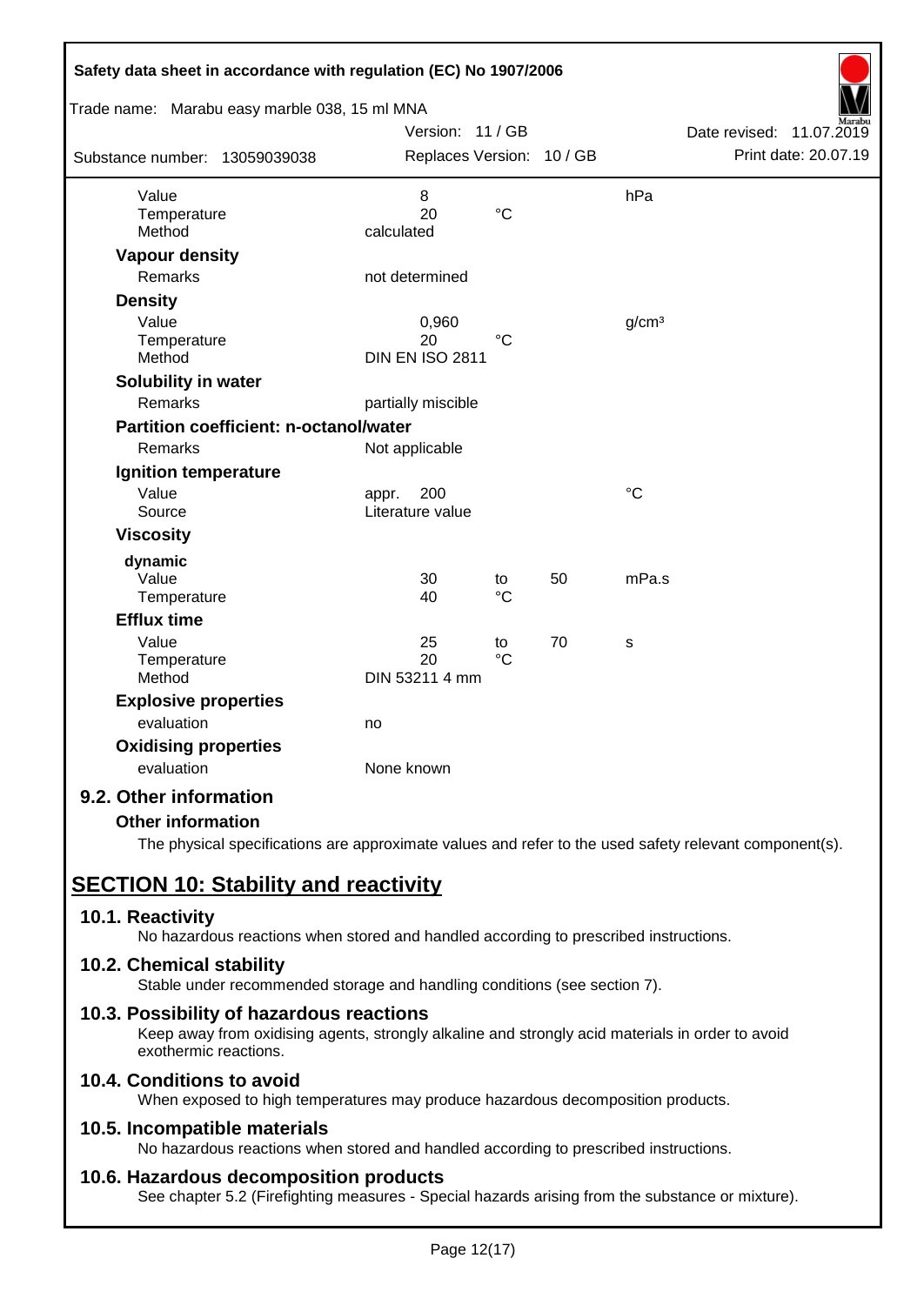| Safety data sheet in accordance with regulation (EC) No 1907/2006                                                                                                                                                                                                                                              |                                                                              |                                                                            |  |       |                                                                                                                                                                                                                                                                                                                                                                                                                                |  |
|----------------------------------------------------------------------------------------------------------------------------------------------------------------------------------------------------------------------------------------------------------------------------------------------------------------|------------------------------------------------------------------------------|----------------------------------------------------------------------------|--|-------|--------------------------------------------------------------------------------------------------------------------------------------------------------------------------------------------------------------------------------------------------------------------------------------------------------------------------------------------------------------------------------------------------------------------------------|--|
| Trade name: Marabu easy marble 038, 15 ml MNA                                                                                                                                                                                                                                                                  |                                                                              |                                                                            |  |       |                                                                                                                                                                                                                                                                                                                                                                                                                                |  |
|                                                                                                                                                                                                                                                                                                                |                                                                              | Version: 11/GB                                                             |  |       | Date revised: 11.07.2019                                                                                                                                                                                                                                                                                                                                                                                                       |  |
| Substance number: 13059039038                                                                                                                                                                                                                                                                                  |                                                                              | Replaces Version: 10 / GB                                                  |  |       | Print date: 20.07.19                                                                                                                                                                                                                                                                                                                                                                                                           |  |
|                                                                                                                                                                                                                                                                                                                |                                                                              |                                                                            |  |       |                                                                                                                                                                                                                                                                                                                                                                                                                                |  |
| <b>SECTION 11: Toxicological information</b>                                                                                                                                                                                                                                                                   |                                                                              |                                                                            |  |       |                                                                                                                                                                                                                                                                                                                                                                                                                                |  |
| 11.1. Information on toxicological effects                                                                                                                                                                                                                                                                     |                                                                              |                                                                            |  |       |                                                                                                                                                                                                                                                                                                                                                                                                                                |  |
| <b>Acute oral toxicity (Components)</b>                                                                                                                                                                                                                                                                        |                                                                              |                                                                            |  |       |                                                                                                                                                                                                                                                                                                                                                                                                                                |  |
| 1-Methoxy-2-propanol                                                                                                                                                                                                                                                                                           |                                                                              |                                                                            |  |       |                                                                                                                                                                                                                                                                                                                                                                                                                                |  |
| Species                                                                                                                                                                                                                                                                                                        | rat                                                                          |                                                                            |  |       |                                                                                                                                                                                                                                                                                                                                                                                                                                |  |
| LD50                                                                                                                                                                                                                                                                                                           |                                                                              | 5200                                                                       |  | mg/kg |                                                                                                                                                                                                                                                                                                                                                                                                                                |  |
| <b>Acute dermal toxicity (Components)</b>                                                                                                                                                                                                                                                                      |                                                                              |                                                                            |  |       |                                                                                                                                                                                                                                                                                                                                                                                                                                |  |
| 1-Methoxy-2-propanol                                                                                                                                                                                                                                                                                           |                                                                              |                                                                            |  |       |                                                                                                                                                                                                                                                                                                                                                                                                                                |  |
| Species<br>LD50                                                                                                                                                                                                                                                                                                | rabbit                                                                       | 14000                                                                      |  | mg/kg |                                                                                                                                                                                                                                                                                                                                                                                                                                |  |
| <b>Acute inhalational toxicity</b>                                                                                                                                                                                                                                                                             |                                                                              |                                                                            |  |       |                                                                                                                                                                                                                                                                                                                                                                                                                                |  |
| <b>Remarks</b>                                                                                                                                                                                                                                                                                                 |                                                                              |                                                                            |  |       | Based on available data, the classification criteria are not met.                                                                                                                                                                                                                                                                                                                                                              |  |
| <b>Skin corrosion/irritation</b>                                                                                                                                                                                                                                                                               |                                                                              |                                                                            |  |       |                                                                                                                                                                                                                                                                                                                                                                                                                                |  |
| Remarks                                                                                                                                                                                                                                                                                                        |                                                                              |                                                                            |  |       | Based on available data, the classification criteria are not met.                                                                                                                                                                                                                                                                                                                                                              |  |
| Serious eye damage/irritation                                                                                                                                                                                                                                                                                  |                                                                              |                                                                            |  |       |                                                                                                                                                                                                                                                                                                                                                                                                                                |  |
| Remarks                                                                                                                                                                                                                                                                                                        | Based on available data, the classification criteria are not met.            |                                                                            |  |       |                                                                                                                                                                                                                                                                                                                                                                                                                                |  |
| <b>Sensitization</b>                                                                                                                                                                                                                                                                                           |                                                                              |                                                                            |  |       |                                                                                                                                                                                                                                                                                                                                                                                                                                |  |
| Remarks                                                                                                                                                                                                                                                                                                        | Based on available data, the classification criteria are not met.            |                                                                            |  |       |                                                                                                                                                                                                                                                                                                                                                                                                                                |  |
| <b>Mutagenicity</b>                                                                                                                                                                                                                                                                                            |                                                                              |                                                                            |  |       |                                                                                                                                                                                                                                                                                                                                                                                                                                |  |
| Remarks                                                                                                                                                                                                                                                                                                        |                                                                              |                                                                            |  |       | Based on available data, the classification criteria are not met.                                                                                                                                                                                                                                                                                                                                                              |  |
| <b>Reproductive toxicity</b>                                                                                                                                                                                                                                                                                   |                                                                              |                                                                            |  |       |                                                                                                                                                                                                                                                                                                                                                                                                                                |  |
| Remarks                                                                                                                                                                                                                                                                                                        |                                                                              |                                                                            |  |       | Based on available data, the classification criteria are not met.                                                                                                                                                                                                                                                                                                                                                              |  |
| Carcinogenicity                                                                                                                                                                                                                                                                                                |                                                                              |                                                                            |  |       |                                                                                                                                                                                                                                                                                                                                                                                                                                |  |
|                                                                                                                                                                                                                                                                                                                | Based on available data, the classification criteria are not met.<br>Remarks |                                                                            |  |       |                                                                                                                                                                                                                                                                                                                                                                                                                                |  |
| <b>Specific Target Organ Toxicity (STOT)</b>                                                                                                                                                                                                                                                                   |                                                                              |                                                                            |  |       |                                                                                                                                                                                                                                                                                                                                                                                                                                |  |
| <b>Single exposure</b>                                                                                                                                                                                                                                                                                         |                                                                              |                                                                            |  |       |                                                                                                                                                                                                                                                                                                                                                                                                                                |  |
| Remarks<br>evaluation                                                                                                                                                                                                                                                                                          |                                                                              | The classification criteria are met.<br>May cause drowsiness or dizziness. |  |       |                                                                                                                                                                                                                                                                                                                                                                                                                                |  |
| <b>Repeated exposure</b>                                                                                                                                                                                                                                                                                       |                                                                              |                                                                            |  |       |                                                                                                                                                                                                                                                                                                                                                                                                                                |  |
| Remarks                                                                                                                                                                                                                                                                                                        |                                                                              |                                                                            |  |       | Based on available data, the classification criteria are not met.                                                                                                                                                                                                                                                                                                                                                              |  |
| <b>Aspiration hazard</b>                                                                                                                                                                                                                                                                                       |                                                                              |                                                                            |  |       |                                                                                                                                                                                                                                                                                                                                                                                                                                |  |
| Based on available data, the classification criteria are not met.                                                                                                                                                                                                                                              |                                                                              |                                                                            |  |       |                                                                                                                                                                                                                                                                                                                                                                                                                                |  |
| <b>Experience in practice</b>                                                                                                                                                                                                                                                                                  |                                                                              |                                                                            |  |       |                                                                                                                                                                                                                                                                                                                                                                                                                                |  |
| limit may result in adverse health effects such as mucous membrane and respiratory system irritation<br>dizziness, fatigue, muscular weakness, drowsiness and in extreme cases, loss of consciousness.<br>dermatitis and absorption through the skin. The liquid splashed in the eyes may cause irritation and |                                                                              |                                                                            |  |       | Exposure to component solvents vapours concentration in excess of the stated occupational exposure<br>and adverse effects on kidney, liver and central nervous system. Symptoms and signs include headache,<br>Solvents may cause some of the above effects by absorption through the skin. Repeated or prolonged<br>contact with the mixture may cause removal of natural fat from the skin resulting in non-allergic contact |  |
|                                                                                                                                                                                                                                                                                                                |                                                                              |                                                                            |  |       | reversible damage. Ingestion may cause nausea, diarrhoea and vomiting. This takes into account, where                                                                                                                                                                                                                                                                                                                          |  |

### long-term exposure by oral, inhalation and dermal routes of exposure and eye contact. **Other information**

There are no data available on the mixture itself.

The mixture has been assessed following the additivity method of the GHS/CLP Regulation (EC) No 1272/2008.

known, delayed and immediate effects and also chronic effects of components from short-term and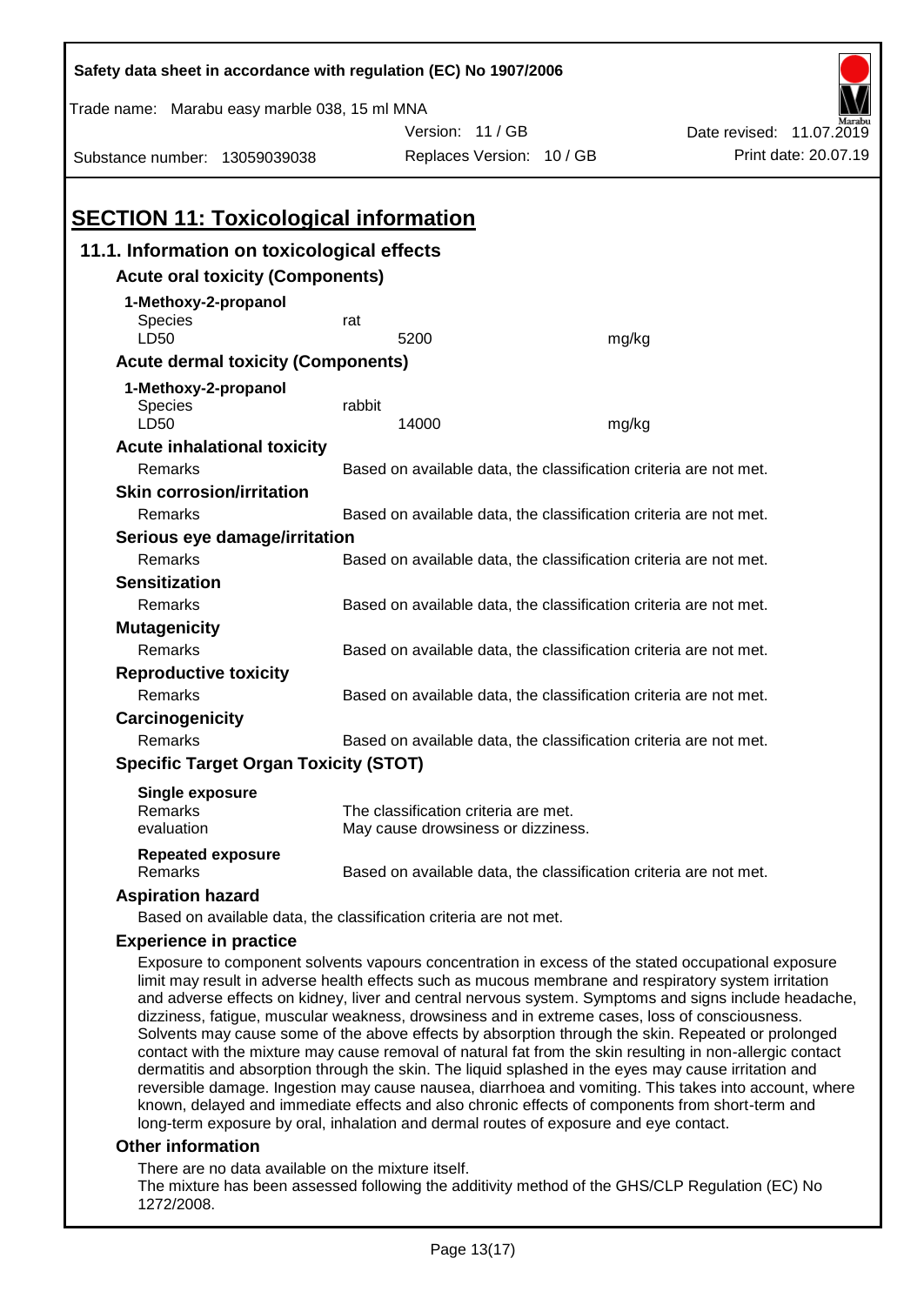| Safety data sheet in accordance with regulation (EC) No 1907/2006                                                                                                                                                                                                                                  |                                    |                           |                                                    |                          |
|----------------------------------------------------------------------------------------------------------------------------------------------------------------------------------------------------------------------------------------------------------------------------------------------------|------------------------------------|---------------------------|----------------------------------------------------|--------------------------|
| Trade name: Marabu easy marble 038, 15 ml MNA                                                                                                                                                                                                                                                      |                                    |                           |                                                    |                          |
|                                                                                                                                                                                                                                                                                                    |                                    | Version: 11 / GB          |                                                    | Date revised: 11.07.2019 |
| Substance number: 13059039038                                                                                                                                                                                                                                                                      |                                    | Replaces Version: 10 / GB |                                                    | Print date: 20.07.19     |
| <b>SECTION 12: Ecological information</b>                                                                                                                                                                                                                                                          |                                    |                           |                                                    |                          |
| 12.1. Toxicity                                                                                                                                                                                                                                                                                     |                                    |                           |                                                    |                          |
| <b>General information</b><br>There are no data available on the mixture itself. Do not allow to enter drains or water courses. The<br>mixture has been assessed following the summation method of the CLP Regulation (EC) No 1272/2008<br>and is not classified as dangerous for the environment. |                                    |                           |                                                    |                          |
| <b>Fish toxicity (Components)</b>                                                                                                                                                                                                                                                                  |                                    |                           |                                                    |                          |
| 1-Methoxy-2-propanol                                                                                                                                                                                                                                                                               |                                    |                           |                                                    |                          |
| <b>Species</b>                                                                                                                                                                                                                                                                                     | golden orfe (Leuciscus idus)       |                           |                                                    |                          |
| LC <sub>0</sub><br>Duration of exposure                                                                                                                                                                                                                                                            | 4600<br>$\geq$<br>96               | h                         | mg/l                                               |                          |
| <b>Daphnia toxicity (Components)</b>                                                                                                                                                                                                                                                               |                                    |                           |                                                    |                          |
| 1-Methoxy-2-propanol                                                                                                                                                                                                                                                                               |                                    |                           |                                                    |                          |
| <b>Species</b>                                                                                                                                                                                                                                                                                     | Daphnia magna                      |                           |                                                    |                          |
| <b>EC50</b>                                                                                                                                                                                                                                                                                        | 23300                              |                           | mg/l                                               |                          |
| Duration of exposure                                                                                                                                                                                                                                                                               | 48                                 | h                         |                                                    |                          |
| <b>Algae toxicity (Components)</b>                                                                                                                                                                                                                                                                 |                                    |                           |                                                    |                          |
| 1-Methoxy-2-propanol<br>Species<br><b>EC50</b>                                                                                                                                                                                                                                                     | Desmodesmus<br>1000<br>$\geq$      |                           | mg/l                                               |                          |
| Duration of exposure                                                                                                                                                                                                                                                                               | 168                                | h                         |                                                    |                          |
| <b>Bacteria toxicity (Components)</b>                                                                                                                                                                                                                                                              |                                    |                           |                                                    |                          |
| 1-Methoxy-2-propanol<br><b>Species</b><br><b>EC50</b>                                                                                                                                                                                                                                              | activated sludge<br>1000<br>$\geq$ |                           | mg/l                                               |                          |
| 12.2. Persistence and degradability                                                                                                                                                                                                                                                                |                                    |                           |                                                    |                          |
| <b>General information</b>                                                                                                                                                                                                                                                                         |                                    |                           |                                                    |                          |
| No data available                                                                                                                                                                                                                                                                                  |                                    |                           |                                                    |                          |
| <b>Biodegradability (Components)</b>                                                                                                                                                                                                                                                               |                                    |                           |                                                    |                          |
| 1-Methoxy-2-propanol                                                                                                                                                                                                                                                                               |                                    |                           |                                                    |                          |
| Value<br>Duration of test                                                                                                                                                                                                                                                                          | 90<br>28                           |                           | %                                                  |                          |
| evaluation<br>Method                                                                                                                                                                                                                                                                               | <b>OECD 301 F</b>                  | d                         | Readily biodegradable (according to OECD criteria) |                          |
| 12.3. Bioaccumulative potential                                                                                                                                                                                                                                                                    |                                    |                           |                                                    |                          |
| <b>General information</b>                                                                                                                                                                                                                                                                         |                                    |                           |                                                    |                          |
| There are no data available on the mixture itself.<br>Partition coefficient: n-octanol/water<br>Remarks                                                                                                                                                                                            | Not applicable                     |                           |                                                    |                          |
| 12.4. Mobility in soil<br><b>General information</b><br>There are no data available on the mixture itself.                                                                                                                                                                                         |                                    |                           |                                                    |                          |
| 12.5. Results of PBT and vPvB assessment                                                                                                                                                                                                                                                           |                                    |                           |                                                    |                          |
| <b>General information</b><br>There are no data available on the mixture itself.                                                                                                                                                                                                                   |                                    |                           |                                                    |                          |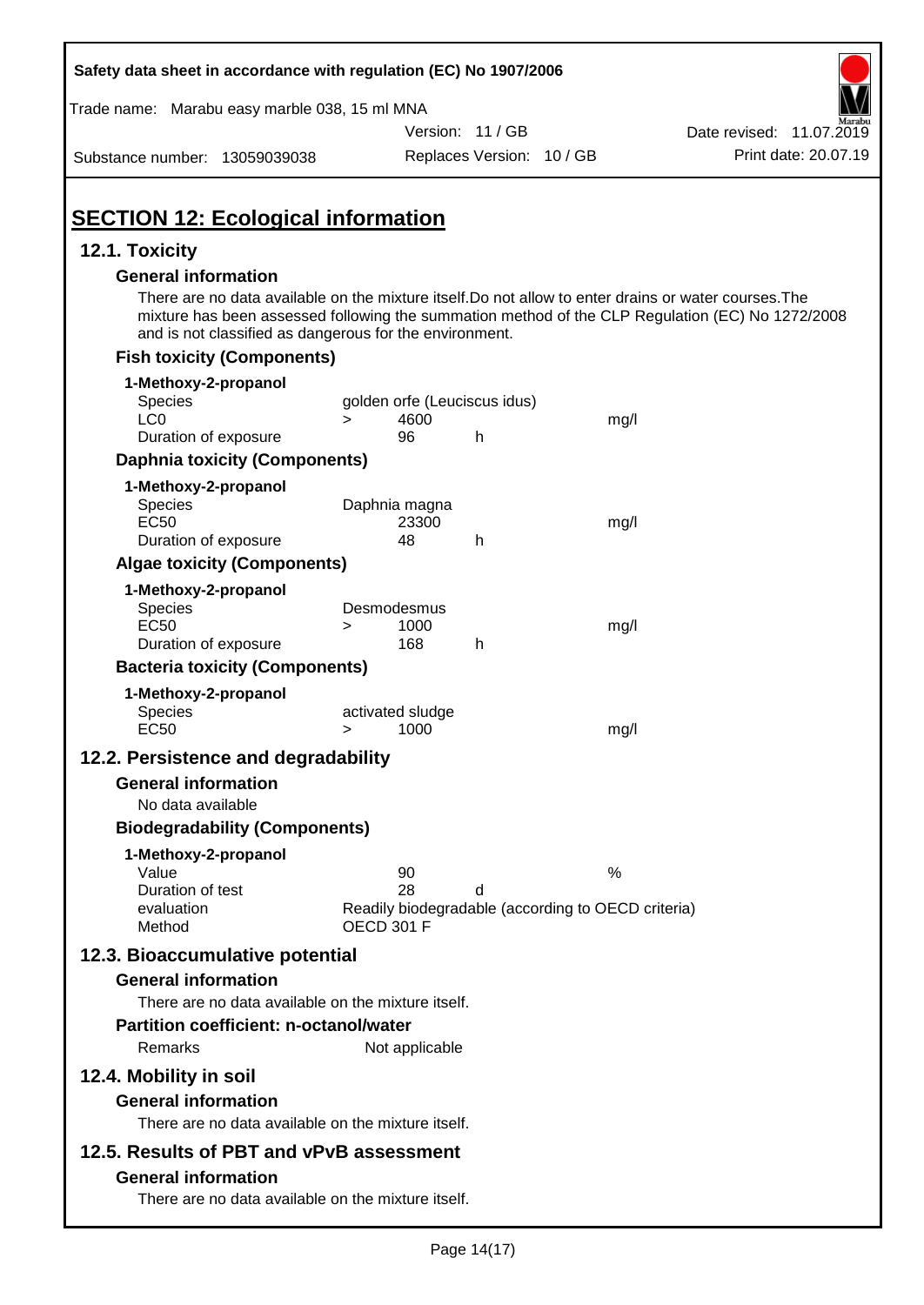### **Safety data sheet in accordance with regulation (EC) No 1907/2006**

Trade name: Marabu easy marble 038, 15 ml MNA

Version: 11 / GB

Substance number: 13059039038

Replaces Version: 10 / GB Print date: 20.07.19 Date revised: 11.07.2019

### **12.6. Other adverse effects**

### **General information**

There are no data available on the mixture itself.

## **SECTION 13: Disposal considerations**

### **13.1. Waste treatment methods**

### **Disposal recommendations for the product**

Do not allow to enter drains or water courses.

Wastes and emptied containers should be classified in accordance with relevant national regulation. The European Waste Catalogue classification of this product, when disposed of as waste is

EWC waste code 08 01 11<sup>\*</sup> waste paint and varnish containing organic solvents or other dangerous substances

If this product is mixed with other wastes, the original waste product code may no longer apply and the appropriate code should be assigned.

For further information contact your local waste authority.

### **Disposal recommendations for packaging**

Using information provided in this safety data sheet, advice should be obtained from the relevant waste authority on the classification of empty containers.

Empty containers must be scrapped or reconditioned.

Not emptied containers are hazardous waste (waste code number 150110).

# **SECTION 14: Transport information**

### **Land transport ADR/RID**

- **14.1. UN number**
	- UN 1263
- **14.2. UN proper shipping name**
	- PAINT

| PAINT                               |                |
|-------------------------------------|----------------|
| 14.3. Transport hazard class(es)    |                |
| Class                               | 3              |
| Label                               | 3              |
| 14.4. Packing group                 |                |
| Packing group                       | Ш              |
| Special provision                   | 640E           |
| <b>Limited Quantity</b>             | 5 <sub>1</sub> |
| <b>Transport category</b>           | 3              |
| 14.5. Environmental hazards         |                |
|                                     |                |
| Tunnel restriction code             | D/E            |
| <b>Marine transport IMDG/GGVSee</b> |                |
| 14.1. UN number                     |                |
| UN 1263                             |                |
| 14.2. UN proper shipping name       |                |
| <b>PAINT</b>                        |                |
| 14.3. Transport hazard class(es)    |                |
| Class                               | 3              |
| 14.4. Packing group                 |                |
| Packing group                       | Ш              |
| 14.5. Environmental hazards         |                |

no

#### **Air transport ICAO/IATA 14.1. UN number** UN 1263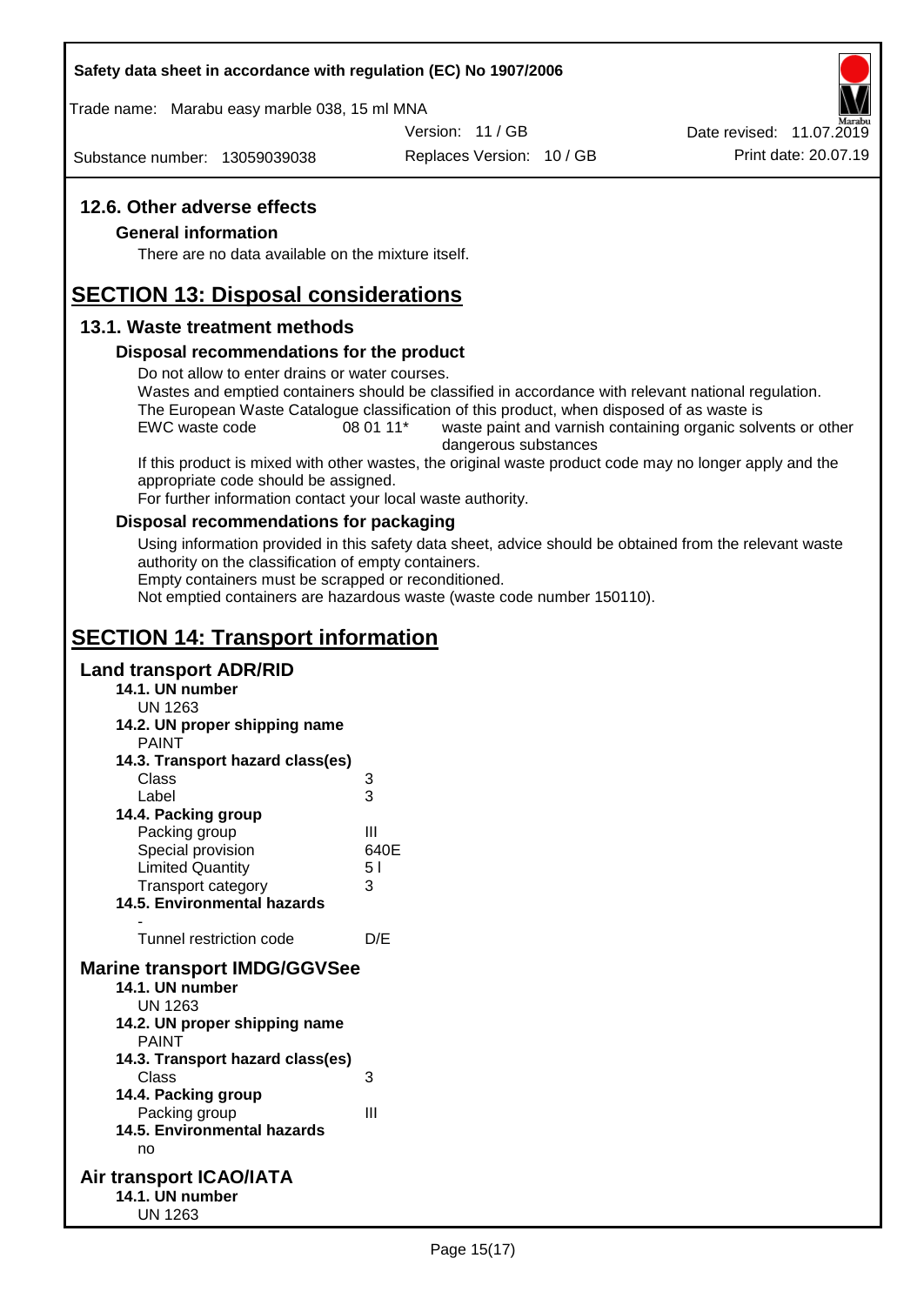| Safety data sheet in accordance with regulation (EC) No 1907/2006                                                                                                                                                                                                                                    |                                                                                       |                           |           |    |                          |
|------------------------------------------------------------------------------------------------------------------------------------------------------------------------------------------------------------------------------------------------------------------------------------------------------|---------------------------------------------------------------------------------------|---------------------------|-----------|----|--------------------------|
| Trade name: Marabu easy marble 038, 15 ml MNA                                                                                                                                                                                                                                                        |                                                                                       |                           |           |    |                          |
|                                                                                                                                                                                                                                                                                                      |                                                                                       | Version: 11/GB            |           |    | Date revised: 11.07.2019 |
| Substance number: 13059039038                                                                                                                                                                                                                                                                        |                                                                                       | Replaces Version: 10 / GB |           |    | Print date: 20.07.19     |
| 14.2. UN proper shipping name                                                                                                                                                                                                                                                                        |                                                                                       |                           |           |    |                          |
| <b>PAINT</b>                                                                                                                                                                                                                                                                                         |                                                                                       |                           |           |    |                          |
| 14.3. Transport hazard class(es)                                                                                                                                                                                                                                                                     |                                                                                       |                           |           |    |                          |
| Class<br>14.4. Packing group                                                                                                                                                                                                                                                                         | 3                                                                                     |                           |           |    |                          |
| Packing group                                                                                                                                                                                                                                                                                        | III                                                                                   |                           |           |    |                          |
| 14.5. Environmental hazards                                                                                                                                                                                                                                                                          |                                                                                       |                           |           |    |                          |
| Information for all modes of transport<br>14.6. Special precautions for user<br>Transport within the user's premises:<br>Always transport in closed containers that are upright and secure.<br>Ensure that persons transporting the product know what to do in the event of an accident or spillage. |                                                                                       |                           |           |    |                          |
| <b>Other information</b><br>14.7. Transport in bulk according to Annex II of Marpol and the IBC Code<br>no                                                                                                                                                                                           |                                                                                       |                           |           |    |                          |
| <b>SECTION 15: Regulatory information ***</b>                                                                                                                                                                                                                                                        |                                                                                       |                           |           |    |                          |
| 15.1. Safety, health and environmental regulations/legislation specific for the substance                                                                                                                                                                                                            |                                                                                       |                           |           |    |                          |
| or mixture                                                                                                                                                                                                                                                                                           |                                                                                       |                           |           |    |                          |
| Major-accident categories acc. 96/82/EC                                                                                                                                                                                                                                                              |                                                                                       |                           |           |    |                          |
| Category<br>6                                                                                                                                                                                                                                                                                        | Flammable                                                                             |                           | 5.000.000 | kg | 50.000.000<br>kg         |
| <b>VOC ***</b>                                                                                                                                                                                                                                                                                       |                                                                                       |                           |           |    |                          |
| VOC (EU)                                                                                                                                                                                                                                                                                             | 76,09                                                                                 | %                         |           |    |                          |
| VOC (EU)                                                                                                                                                                                                                                                                                             |                                                                                       | 730,4                     | g/l       |    |                          |
| Other information ***                                                                                                                                                                                                                                                                                |                                                                                       |                           |           |    |                          |
| The product does not contain substances of very high concern (SVHC).                                                                                                                                                                                                                                 |                                                                                       |                           |           |    |                          |
| <b>Other information</b>                                                                                                                                                                                                                                                                             |                                                                                       |                           |           |    |                          |
| All components are contained in the AICS inventory.                                                                                                                                                                                                                                                  |                                                                                       |                           |           |    |                          |
| All components are contained in the DSL inventory.                                                                                                                                                                                                                                                   |                                                                                       |                           |           |    |                          |
| All components are contained in the ENCS inventory.                                                                                                                                                                                                                                                  |                                                                                       |                           |           |    |                          |
| All components are contained in the TSCA inventory or exempted.                                                                                                                                                                                                                                      |                                                                                       |                           |           |    |                          |
| 15.2. Chemical safety assessment                                                                                                                                                                                                                                                                     |                                                                                       |                           |           |    |                          |
| For this preparation a chemical safety assessment has not been carried out.                                                                                                                                                                                                                          |                                                                                       |                           |           |    |                          |
|                                                                                                                                                                                                                                                                                                      |                                                                                       |                           |           |    |                          |
| <b>SECTION 16: Other information</b>                                                                                                                                                                                                                                                                 |                                                                                       |                           |           |    |                          |
| <b>Hazard statements listed in Chapter 3</b>                                                                                                                                                                                                                                                         |                                                                                       |                           |           |    |                          |
| <b>EUH066</b><br>H226                                                                                                                                                                                                                                                                                | Repeated exposure may cause skin dryness or cracking.<br>Flammable liquid and vapour. |                           |           |    |                          |
| H302                                                                                                                                                                                                                                                                                                 | Harmful if swallowed.                                                                 |                           |           |    |                          |
| H304                                                                                                                                                                                                                                                                                                 | May be fatal if swallowed and enters airways.                                         |                           |           |    |                          |
| H312                                                                                                                                                                                                                                                                                                 | Harmful in contact with skin.                                                         |                           |           |    |                          |
| H315                                                                                                                                                                                                                                                                                                 | Causes skin irritation.                                                               |                           |           |    |                          |
| H318<br>H332                                                                                                                                                                                                                                                                                         | Causes serious eye damage.<br>Harmful if inhaled.                                     |                           |           |    |                          |
| H335                                                                                                                                                                                                                                                                                                 | May cause respiratory irritation.                                                     |                           |           |    |                          |
| H336                                                                                                                                                                                                                                                                                                 | May cause drowsiness or dizziness.                                                    |                           |           |    |                          |
| <b>H360D</b>                                                                                                                                                                                                                                                                                         | May damage the unborn child.                                                          |                           |           |    |                          |
| <b>CLP categories listed in Chapter 3</b>                                                                                                                                                                                                                                                            |                                                                                       |                           |           |    |                          |
| Acute Tox. 4                                                                                                                                                                                                                                                                                         | Acute toxicity, Category 4                                                            |                           |           |    |                          |
|                                                                                                                                                                                                                                                                                                      |                                                                                       |                           |           |    |                          |